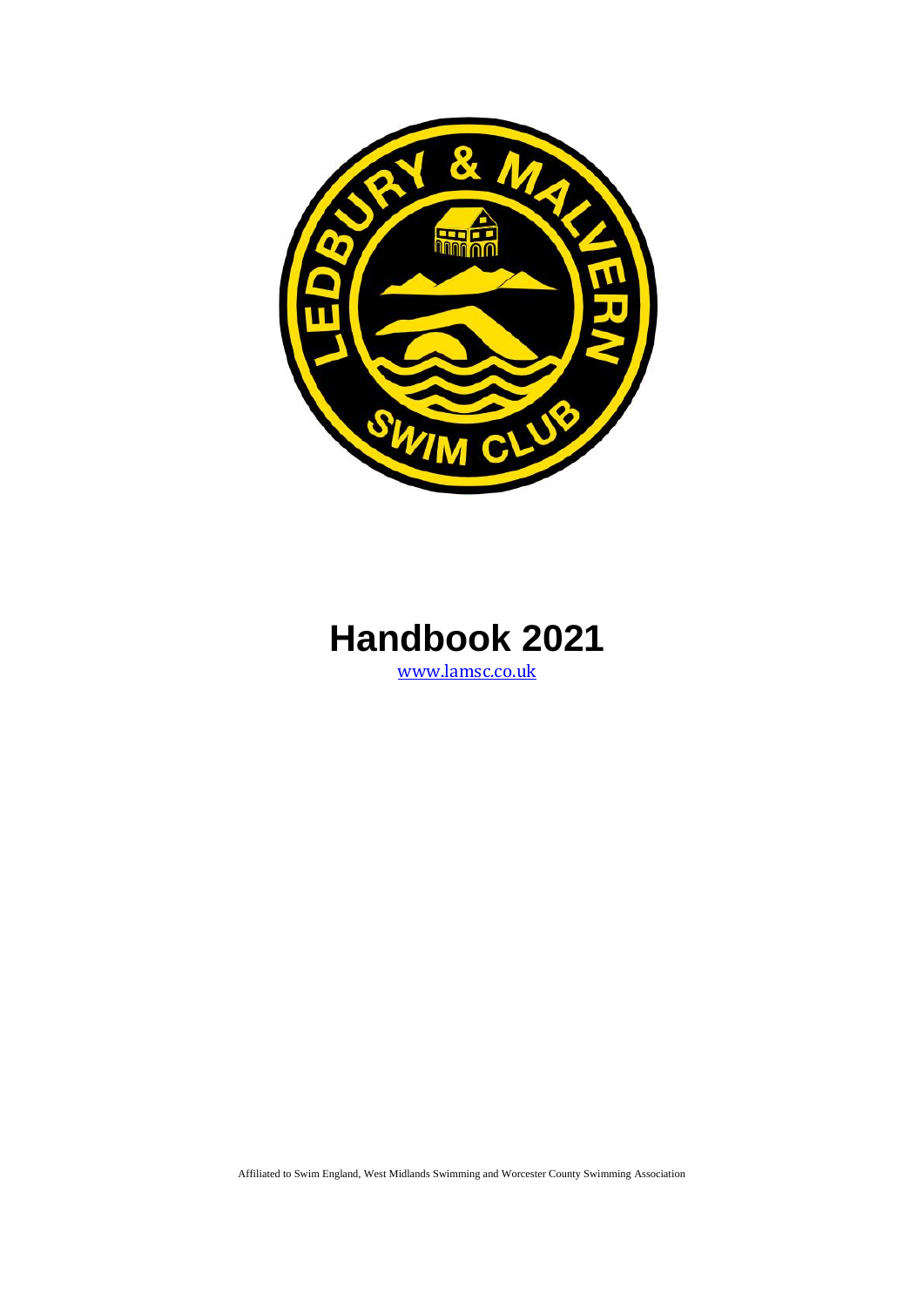# **Ledbury And Malvern Swimming Club Constitution Jan 2021**

Ledbury And Malvern Swimming Club (LAMSC) would like to thank all the Swimmers, Parents, Friends and Businesses, that support our club.

LAMSC has a Swim England Accreditation.

Parents need to be aware that 'LAMSC are only responsible for children when they are in the water, not in the changing rooms or outside the pool.'

# **CONDITION OF MEMBERSHIP**

LAMSC is a competitive Swimming Club and expects all its members to make themselves available to swim for the club when selected. In addition it is a condition of membership that members compete in at least FOUR Club Championships. Membership of those swimmers who fail to meet these minimum requirements will be reviewed by the Committee.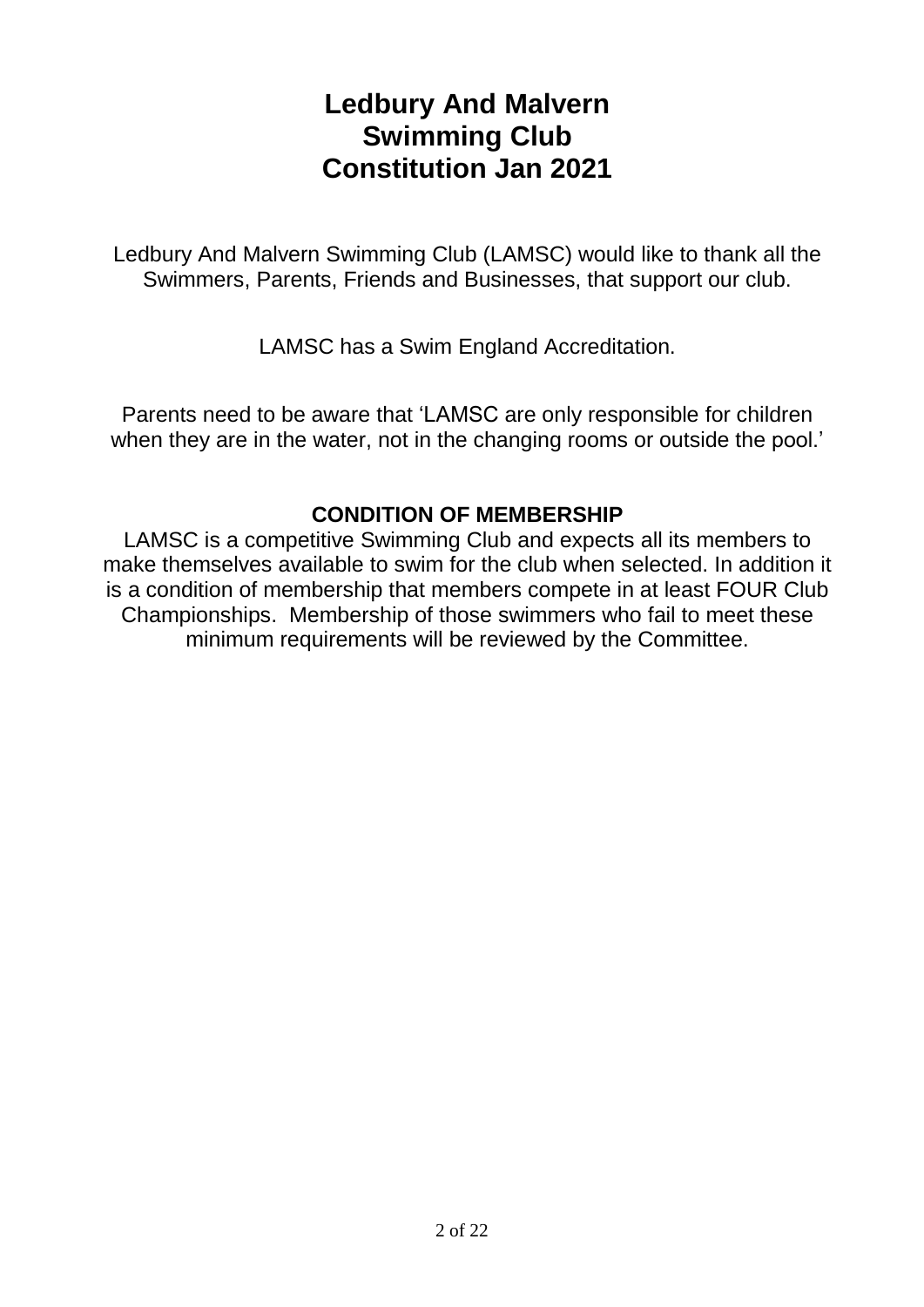#### **SWIMMING SQUADS**

The squad structure at LAMSC offers a clear pathway from the latter stages of learn-to-swim right the way through to competitive swimming at the highest levels of the sport. Long term development is the overarching strategy, and the squad structure is designed to slowly and patiently build the necessary skills and capacities that are required for swimmers to be successful when their bodies mature. Short term 'success' is put to one side in order to maximise the chances of each swimmer reaching their full potential later on and the training strategy takes advantage of the critical biological periods when a young athlete's body is primed to make large gains relatively easily. In other words, the structure is designed to give the swimmers what they need when they need it.

The pathway is defined in three stages: **ACADEMY**

#### **DEVELOPMENT COMPETITIVE**

#### **ACADEMY**

#### Academy 1,  $\rightarrow$  Academy 2

Swimmers from around the Stage 6 level of the Swim England Learn to Swim programme can join the Academy Squad. This stage offers a smooth transition from the learn-to-swim framework into a competitive club environment.

# **DEVELOPMENT**

Development 1  $\rightarrow$  Development 2  $\rightarrow$  Age Group 1  $\rightarrow$  Age Group 2 The primary objective here is skill acquisition. In order to maximise motor-learning, swimmers will typically be within the 8-12 years age bracket. Developing great technique at this stage will allow the swimmer to flourish in their competitive years.

## **COMPETITIVE**

County 1  $\rightarrow$  County 2  $\rightarrow$  County 3  $\rightarrow$  Regional  $\rightarrow$  National

The 12+ years is where a swimmer's aerobic capacity is maximized (ie 'build the engine'), followed by their anaerobic capacity. This is done in conjunction with technique and skill refinement, something that will continue to play a major role throughout each swimmer's career. This is where the focus steadily transitions over to the competitive side of things with more emphasis on the processes needed for each swimmer to reach their full potential.

Each of the above stages are divided into numbered squads to allow for natural progression through the club, with the lower number being the entry level into those squads.

Swimmers are placed in squads based, not only on their technical ability and physiological attributes, but also on their drive, competitiveness, focus and work ethic. These are all characteristics that can be shaped over time and play a key role in developing broader life skills as well as succeeding in a competitive club environment. Movement between squads is discussed with swimmers and parents when the coaching team are happy that they are ready for the next stage in their development.

For those swimmers who can no longer commit to the amount of training required or for adults looking to swim for fitness (or competitions) we also offer the following options:

#### **Competitive Club**

For swimmers who have been LAMSC members for a number of years and would now like to reduce their training hours but continue competing from time to time. Swimmers can opt for either 2 or 3 sessions per week as agreed with the coaching team. Minimum age 15yrs.

#### **Competitive Masters**

Suitable for swimmers who cannot commit to more than two sessions per week but are keen to swim for LAMSC in team competitions. Sessions are agreed with the coaching team. Minimum age 18yrs.

#### **Masters**

Offered to anyone who would like to swim up to two mornings per week with training sets and coaching provided. Minimum age 18yrs.

Please note that entry into any of the above membership categories is at the discretion of the Head Coach.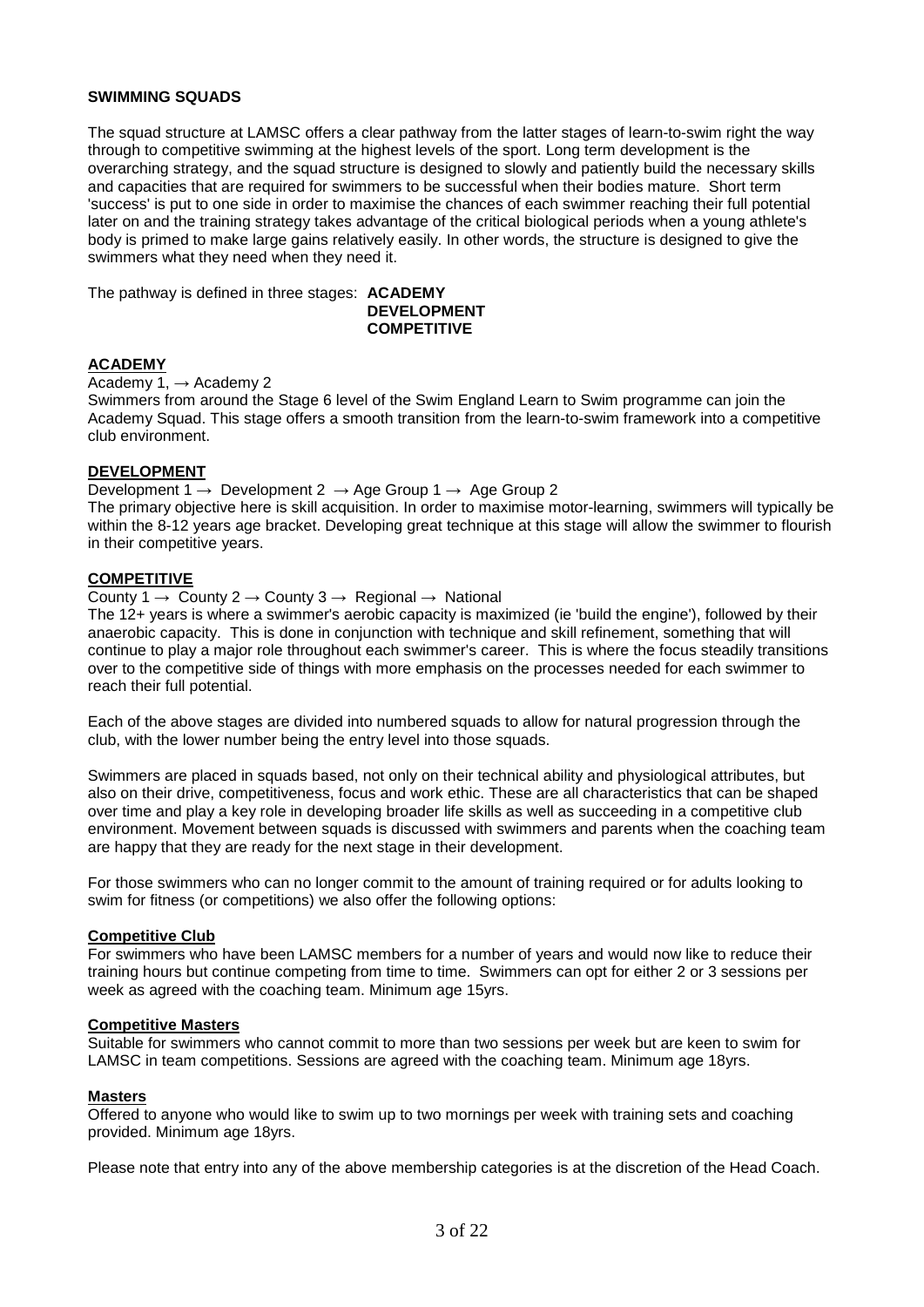# **SQUAD TRAINING TIMES**

|                  | Lane 6          | Lane 5               | Lane 4               | Lane <sub>3</sub>    | Lane <sub>2</sub> | Lane 1                       |
|------------------|-----------------|----------------------|----------------------|----------------------|-------------------|------------------------------|
| Monday           |                 | Academy 2 (A)        | Develop 1            | Develop 2            | AG1               | AG2                          |
| 5:30-6.30pm      |                 |                      |                      |                      |                   |                              |
| Monday           |                 | National             | Regional             | County $3/2$         | County 1          | <b>Comp Club&amp;Masters</b> |
| $6:30-8pm$       |                 |                      |                      |                      |                   |                              |
| Tuesdav          |                 | <b>Masters</b>       | <b>Masters</b>       | County 3             | Regional          | <b>National</b>              |
| $6:00 - 7:15$ am |                 |                      |                      |                      |                   |                              |
| Wednesday        |                 | Academy 2 (B)        | AG1                  | AG1                  | AG2               | AG <sub>2</sub>              |
| 6:30-7:30pm      |                 |                      |                      |                      |                   |                              |
| Wednesday        |                 | <b>National</b>      | Regional             | County 3             | County 2 / 1      | <b>Comp Club&amp;Masters</b> |
| $7:30-9pm$       |                 |                      |                      |                      |                   |                              |
| Thursday         |                 | <b>Masters</b>       | <b>Masters</b>       | <b>Masters</b>       | Regional          | <b>National</b>              |
| $6:00-7:15am$    |                 |                      |                      |                      |                   |                              |
| Thursday         | Academy 2 (A)   | Develop <sub>1</sub> | Develop 2            | AG1                  | $AG1-2$           | AG <sub>2</sub>              |
| 5:30-6.30pm      |                 |                      |                      |                      |                   |                              |
| Thursdav         | <b>National</b> | Regional             | County 3             | County 2             | County 1          | <b>Comp Club&amp;Masters</b> |
| 6:30-8pm         |                 |                      |                      |                      |                   |                              |
| Fridav           | Academy 1 (A)   | Academy 2 (B)        | Develop <sub>1</sub> | Develop <sub>2</sub> | AG1               | AG2                          |
| 5:30-6:30pm      |                 |                      |                      |                      |                   |                              |
| Friday           | <b>National</b> | Regional             | County 3             | County 2 **          | County 1 **       | <b>Comp Club&amp;Masters</b> |
| 6:30-8:30pm      |                 |                      |                      |                      |                   |                              |
| Saturday         |                 | Academy 1 (B)        | Develop 1            | Develop 1-2          | Develop 2         | AG1 (to 09:25)               |
| 8:30-9:30am      |                 |                      |                      |                      |                   |                              |
| Sundav           |                 | Nats/Regs            | County 3             | County 2/1 **        | AG2 (to 16:40)    | <b>Comp Club&amp;Masters</b> |
| $3:15-5:15$ pm   |                 |                      |                      |                      |                   |                              |

\*\* County 1 & 2: Option of 90 minutes or 2hr session at discretion of individual swimmer

Thursday and Friday evening training sessions are held at Malvern College Pool. All other sessions are held at Ledbury Pool.

# **USEFUL CONTACT DETAILS**

Website: [www.lamsc.co.uk](http://www.lamsc.co.uk/) Email: [contact@lamsc.co.uk](mailto:contact@lamsc.co.uk) Ledbury Pool: 01531 632890 Malvern Pool: 01684 581681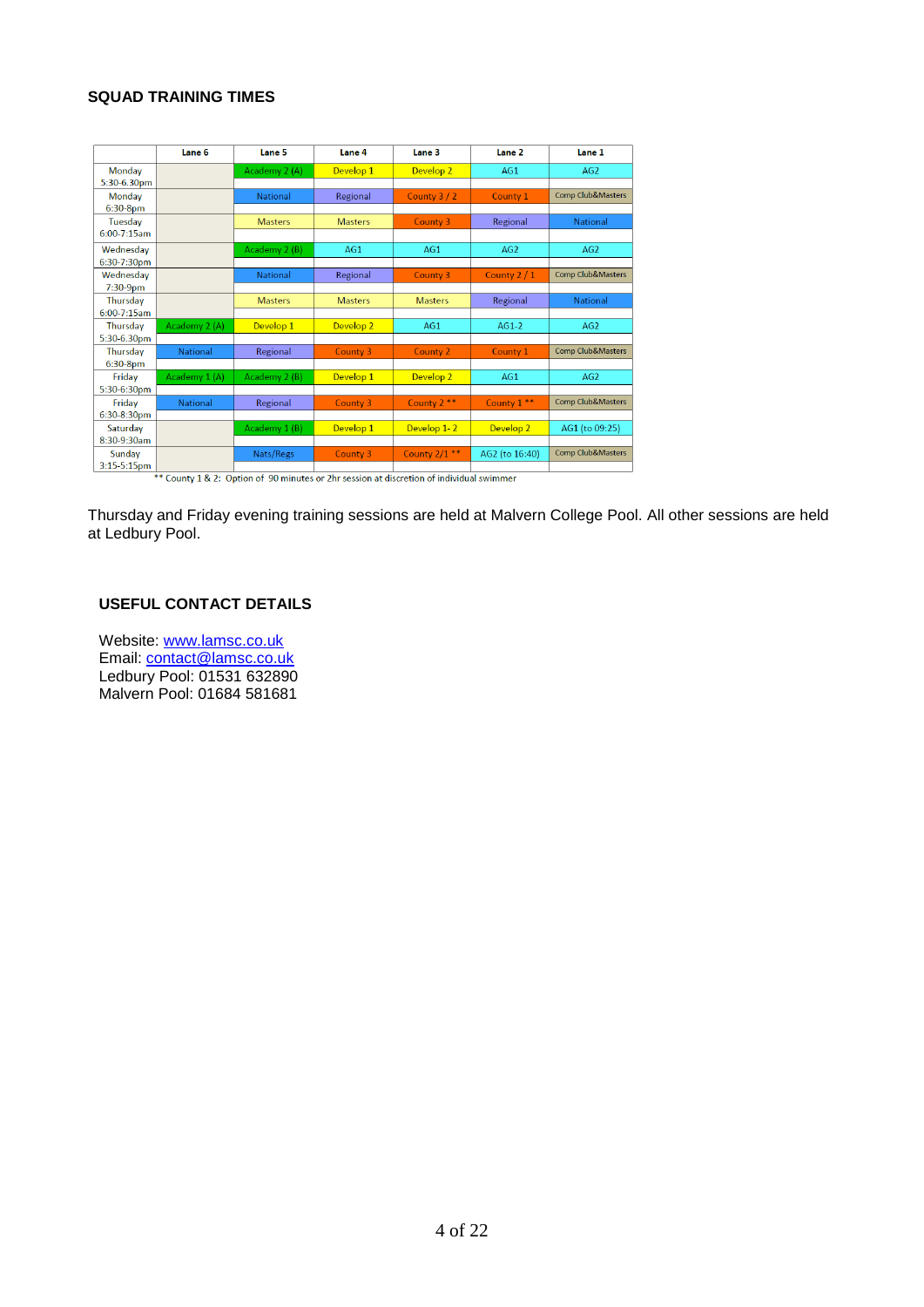**President** President: Not appointed

**Life Members**

Mrs V Hewitt, Mrs V Jones Mrs M Ainge, Mr T Nicholls

#### **Officers**

Chairperson: Mr Dave Palmer Hon Treasurer: Mr Tony Nicholls Hon Gen Secretary: Mrs Louise Churchill Welfare Officer: Mrs Kerry Jones

#### **Committee Members**

Mrs Wendy Cox, Mr Craig Ferguson, Mr Justin Ratcliffe Mrs Sally Ferguson, Mr Steve Watson, Mrs Marianne Bailey Mrs Lucy Schofield, Mr Mark Goggins

#### **Club Shop Manager**

Mrs Kerry Jones

## **Transport Organisor**

Mr Tony Nicholls

#### **Hon Auditor**

Mrs Dulcie Karadia

**Head Coaches** Mr Duncan Loraine, Mr Rob Young

#### **Coaching Assistants**

 Chris Thomas, Debbie Russell, Jonathan Kennedy, Tony Nicholls, Wendy Cox, Mark Goggins Andrew Bailey, John Urbanski, Stuart Whitehead, Lily Lowe, Marian Ainge, Tom Stokes, Marianne Bailey

#### **Club Captains**

Molly Schofield, William Kennedy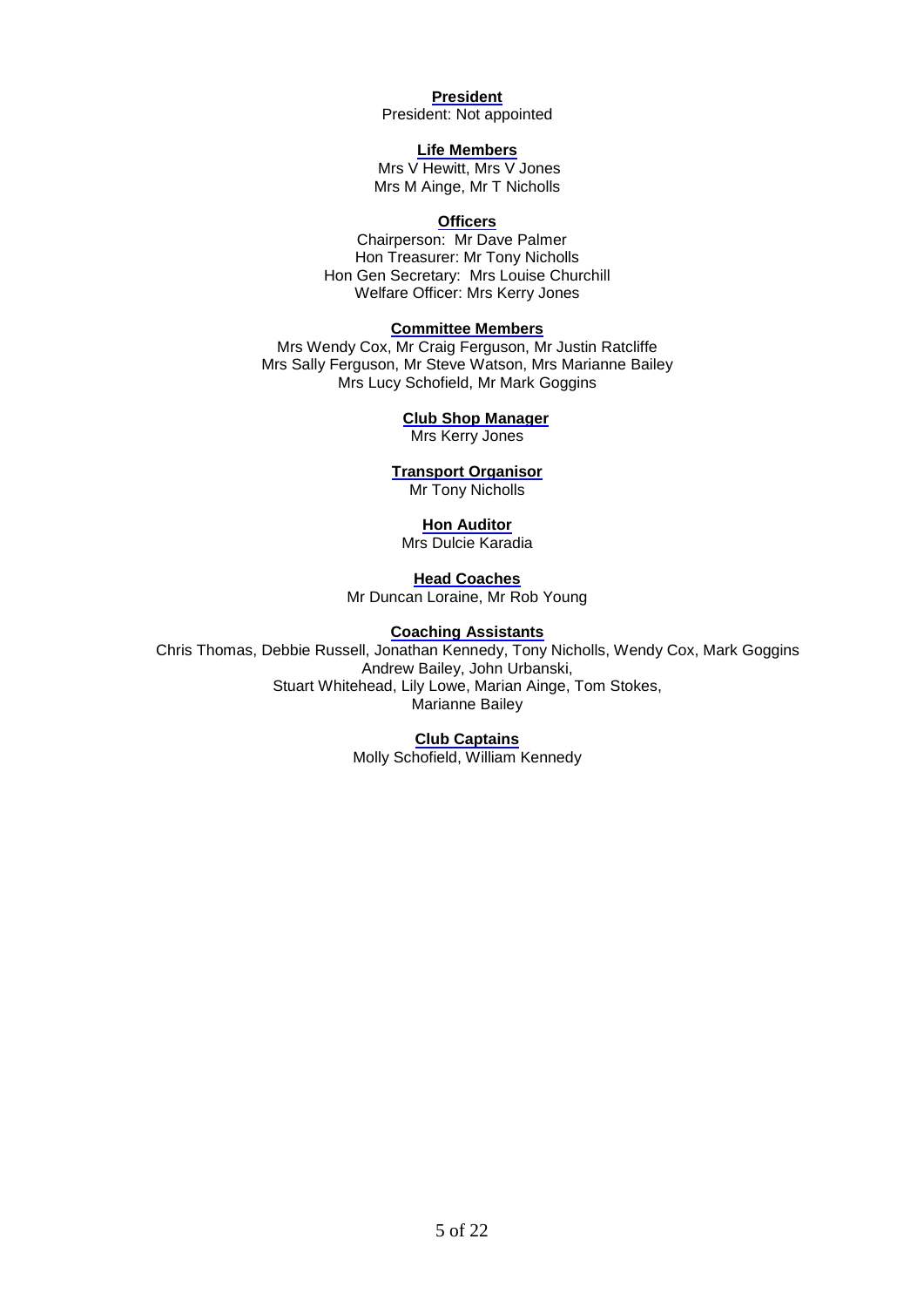## **Rules of Ledbury and Malvern Swimming Club**

# **1. Name**

1.1.The name of the club shall be Ledbury and Malvern Swimming Club.

# **2. Objectives**

- 2.1.The objectives of the club shall be the teaching development and practice of competitive swimming, for its members. In the furtherance of these objectives:
	- 2.1.1.The club is committed to treat everyone equally within the context of its activity. This shall be regardless of sex, ethnic origin, religion, disability or political persuasion on any grounds.
	- 2.1.2.The club shall implement the Swim England Equal Opportunities Policy.
- 2.2.The club shall be affiliated to Swim England West Midlands Region, and shall adopt and conform to the rules of this association, and to such other bodies as the club may determine from time to time
- 2.3.The business and affairs of the club shall at all times be conducted in accordance with the laws and technical rules of the Swim England and in particular:
	- 2.3.1.All competing members shall be eligible competitors as defined in Swim England Laws; and
	- 2.3.2.The club shall, in accordance with the Swim England Laws, adopt the Swim England Child Protection Procedures: and shall recognise that the welfare of children is everyone's responsibility and that all children and young people have a right to have fun, be safe and be protected from harm.
	- 2.3.3.Members of the club shall, in accordance with Swim England Laws comply with the Swim England Child Protection Procedures.
- 2.4.By virtue of the affiliation of the club to Swim England West Midlands Region, the Club and all members of the club acknowledge that they are subject to the laws, rules and constitutions of:
	- 2.4.1.Swim England West Midlands Region
	- 2.4.2.The Swim England (to include the IOS) Code of Ethics; and
	- 2.4.3.The British Swimming Doping Control Rules and Protocols and Disciplinary Code; and
	- 2.4.4.FINA the world governing body for the sport of swimming in all its disciplines (together "the governing body rules")
- 2.5. In the event that there shall be any conflict between any rule or by-law of the club and any governing body rules then the relevant governing body shall prevail.

## **3. Membership**

- 3.1.The total membership of the Club shall not normally be limited. If however the Committee considers that there is a good reason to impose any limit from time to time then the Committee shall put forward appropriate proposals for consideration at a General Meeting of the Club. The members shall have the right to impose (and remove) from time to time any limits on total membership (or any category of membership) of the Club.
- 3.2.All persons who regularly assist in any way with the Club's activities shall become members of the Club and hence of Swim England and the relevant Swim England membership fee shall be paid. Assisting with the Club's activities shall include, but not be restricted to, administrators, associate members, voluntary instructors, teachers and coaches, Committee members, helpers, Honorary members, life members, Officers, patrons, Presidents, technical and non-technical officials, temporary members, Vice Presidents and verifiers or tutors of Swim England's educational certificates.
- 3.3.Paid instructors, teachers and coaches who are not members of the Club must be members of a body which accepts that its members are bound by Swim England's Code of Ethics, the Laws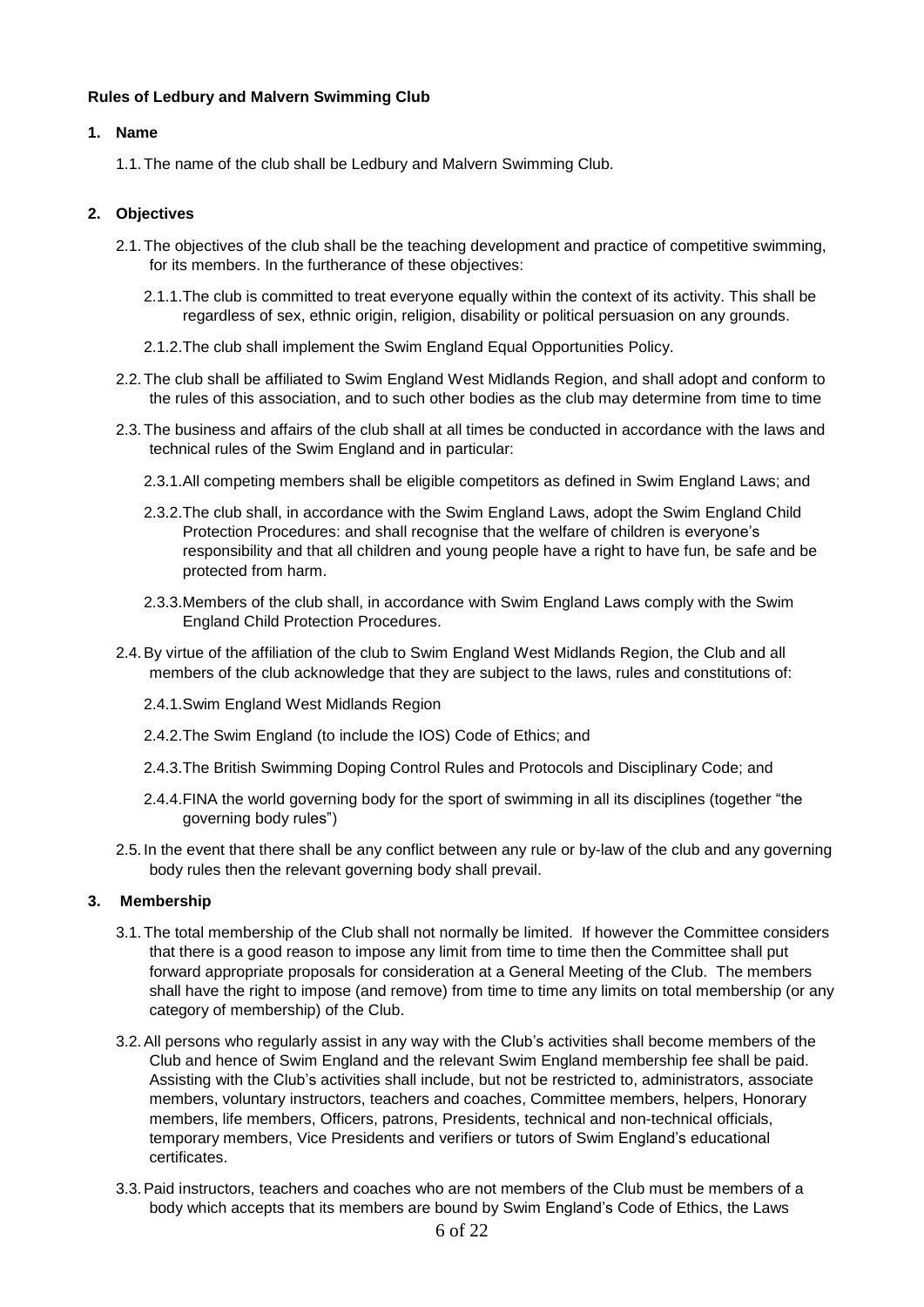relating to Child Protection and those parts of the Judicial Laws, Judicial Rules and procedures necessary for their implementation and whilst engaged in activities under the jurisdiction of Swim England shall be subject to all the constraints and privileges of the Judicial Laws and Rules.

- 3.4.Any person who wishes to become a member of the Club must submit a signed application to the Secretary (and in the case of a junior swimmer the application must be signed by the swimmer's parent or guardian). Election to membership shall be determined by the Membership Officer but other person(s) authorised by the Committee may make recommendation as to the applicant's acceptability.
- 3.5.The Membership Officer shall be required to give reasons for the refusal of any application for membership. Any person refused membership may seek a review of this decision before a Review Panel appointed by the Committee ("Review Panel") comprised of not less than three members (who may or may not be members of the Committee). The Review Panel shall wherever practicable include one independent member nominated by the Swim England West Midlands Region. The person refused membership shall be entitled to make representations to the Review Panel. The procedures for review shall be at the discretion of the Review Panel whose decision shall be final and binding.
- 3.6.The Club shall not refuse an application for membership on discriminatory grounds, whether in relation to ethnic origin, sex, religion, disability, political persuasion or sexual orientation.
- 3.7.The Club may refuse membership only for good and sufficient cause, such as conduct or character likely to bring the Club or the sport into disrepute, or, in the case of a swimmer, being unable to achieve the entry standards as laid down and provided by the Club to the applicant for membership.

# **4. Subscription and Other Fees**

- 4.1.The annual members subscription and coaching and squad fees (as applicable) shall be determined by the committee and the committee shall in doing so make special provision for different classes of membership.
- 4.2. The annual subscription shall be due on joining the club and thereafter on the 1<sup>st</sup> day of January each year. The session subscription fee becomes due on the first day of each session and must be paid within 3 weeks of that date
- 4.3.Any member whose subscription is unpaid by the date falling 30 days after the due date for payment may be suspended by the committee from some or all club activities from a date to be determined by the committee and until such payment is made.
- 4.4.The committee shall, from time to time, have the power to determine the annual membership subscription and other fees. This shall include the power to make such increase in the subscription as shall, where the club pays the individual Swim England membership fees to Swim England on behalf of the members, be consequential upon an increase in individual Swim England membership fees. Any increase in subscriptions shall be advised to the members in writing with the reasons for any increase to be reported to the members at the next Annual General Meeting.

## **5. Resignations**

- 5.1.A member wishing to resign membership of the club must give to the secretary written notice of his/her resignation. A member's resignation shall only take effect when this rule (5.1) has been complied with.
- 5.2. Not withstanding the provisions of rule 5.1 above, a member whose subscription is more than 2 months in arrears shall be deemed to have resigned. Where the membership of a member shall be terminated in this way he/she shall be informed in writing that he/she is no longer a member by notice handed to him/her or sent by post to his/her last address.

# **6. Expulsion and other disciplinary action**

6.1.The committee shall have the power to expel a member when, in its opinion, it would not be in the interests of the club for him/her to remain a member.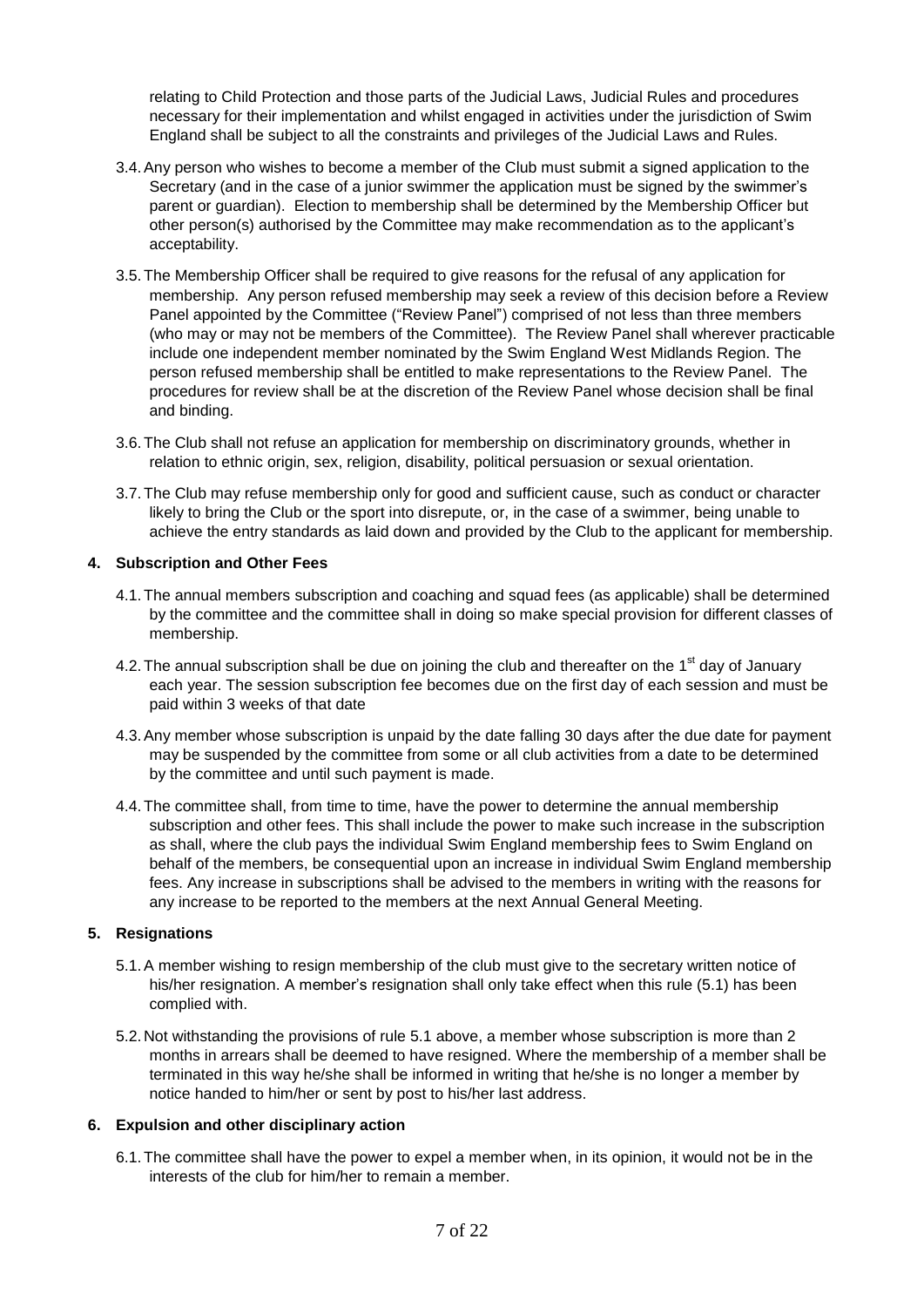- 6.2.The club shall adopt and comply with Swim England guidelines for handling internal club disputes ("The Guidelines") as the same may be revised from time to time. The guidelines are set out as an appendix to the Swim England judicial laws and appear in the Swim England handbook
- 6.3.The officers of the club (or any person to whom the committee shall delegate this power) may temporarily suspend or exclude a member from particular training sessions and/or wider club activities, when in their opinion; such action is in the interests of the club. Where such action is taken the complaint will thereafter be dealt with in accordance with the guidelines.

# **7. Committee**

- 7.1.The committee shall consist of the Chairman, Secretary, Treasurer (together "The Executive Officers of the Club") and not more than 10 elected members all of whom must be members of the club. All committee members must be not less than 18 years of age though the committee may allow a younger member(s) to attend their meetings without the power to vote.
- 7.2.The Committee shall appoint a member of the Club as Welfare Officer who must be not less than 18 years of age, who should have an appropriate background and who is required to undertake appropriate training in accordance with A.S.A Child safeguarding courses. The Welfare Officer will have a right to attend Committee meetings without a power to vote. The Welfare Officer may stand for any other post within the club including membership of the Committee and, if so elected (or coopted) would have any associated rights.
- 7.3.The Committee shall be proposed, seconded and elected by ballot at the Annual General Meeting (AGM) each year and shall remain in office until their successors are elected at the next AGM. Any vacancy occurring by resignation or otherwise may be filled by the committee. Retiring members of the committee shall be eligible for re-election (see also 8.1)
- 7.4. Committee meetings shall be held not less than quarterly (save where the Committee itself shall by a simple majority resolve not to meet), and the quorum of that meeting shall be such number as shall represent not less than a simple majority of the Committee members (to include not less than one Executive Officer). The Chairman and the Secretary shall have discretion to call further meetings of the Committee if they consider it to be in the interests of the Club. The Secretary shall give all the members of the Committee not less than two days oral (or written) notice of a meeting. Decisions of the Committee shall be made by a simple majority (and in the event of equality of votes the Chairman or the acting Chairman at that meeting shall have the casting vote or additional vote). The Secretary, or in his absence a member of the Committee, shall take minutes.
- 7.5. In the event that a quorum is not present within thirty minutes of the published start time, a meeting shall stand adjourned to the time and date falling seven days after the date of the meeting, or such other date and time as may be determined by the Chairman. If a quorum is not present at the adjourned meeting then those Committee members attended may act for the purpose of calling a Special General Meeting of the members, to which the provisions as to minimum notice contained in Rule 11.1 shall not apply.
- 7.6. In addition to the members so elected the Committee may co-opt up to three further members of the Club who shall serve until the next Annual General Meeting. Co-opted members shall be entitled to vote at the meetings of the Committee and shall not be counted in establishing whether a quorum is present.
- 7.7.The Committee may from time to time appoint from among their number such sub-committees as they may consider necessary (and to remove (in whole or in part) or vary the terms of reference of such sub-committees) and may delegate to them such of the powers and duties of the Committee as the Committee may determine. All sub-committees shall periodically report their proceedings to the Committee and shall conduct their business in accordance with the directions of the Committee.
- 7.8.The Committee shall be responsible for the management of the Club and shall have the sole right of appointing and determining the terms and conditions of service of employees of the Club. The Committee shall have power to enter into contracts for the purposes of the Club on behalf of all the members of the Club. The Committee shall be responsible for ensuring that the Accounts of the Club for each financial year be examined by an independent examiner to be appointed by the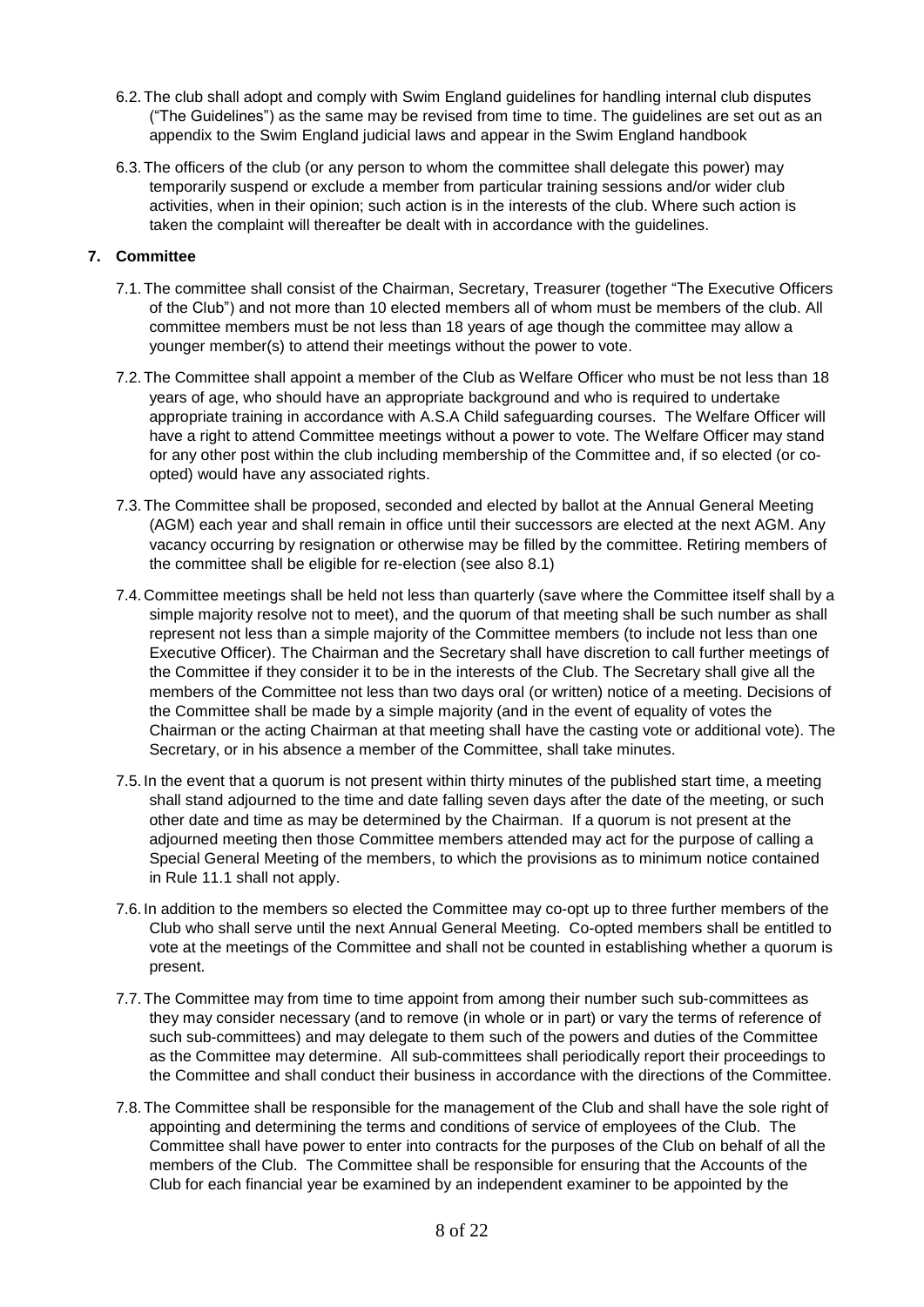members in General Meeting. The Committee shall also have power to make regulations and to settle disputed points not otherwise provided for in this Constitution.

- 7.9. The members of the Committee shall be indemnified by the members of the Club against all liabilities properly incurred by them in the management of the affairs of the Club.
- 7.10. The Committee shall ensure that the financial records and minutes of meetings are retained for a period of at least 6 years.
- 7.11. The Committee shall maintain an Accident Book in which all accidents to Club members at swimming related activities shall be recorded. Details of such accidents shall be reported to the Swim England Office. The Club shall make an annual return to Swim England in the prescribed form.

#### **8 Officers and Honorary Members**

- 8.1 The Executive Officers and Committee of the Club shall be proposed, seconded and elected at the Annual General Meeting, and shall hold office until the next Annual General Meeting when they shall retire. Any vacancy occurring by resignation or otherwise may be filled by the Committee. Retiring offices shall be eligible for re-election.
- 8.2 The Annual General Meeting of the Club, if it thinks fit, may elect a President and Vice-Presidents. A President or Vice-President need not to be a member of the association and on election shall *ex officio*, be an honorary member of the Club and must be included in the Club's Annual Return of Members to Swim England.

#### **9 Annual General Meeting**

- 9.1 The Annual General Meeting of the Club shall be held each year on a date in May or June. The date for the Annual General Meeting shall be fixed by the Committee.
- 9.2 The purpose of the Annual General Meeting is to transact the following business:

9.2.1To receive the Chairman's report of the activities of the Club during the previous year.

9.2.2To receive and consider the accounts of the Club for the previous year and the report on the accounts of the independent examiner and the Treasurer's report as to the financial position of the Club.

- 9.2.3 To remove and elect the independent examiner (who must not be a member of the Committee or a member of the family of a member of the Committee) or confirm that he remain in office.
- 9.2.4 To elect the Executive Officers and other members of the Committee.
- 9.2.5 To decide on any resolution this may be duly submitted in accordance with Rule 9.3.
- 9.3 Nominations for election of members of any office or for membership of the Committee shall be made in writing by the proposer and seconder to the Secretary not later than  $10<sup>th</sup>$  May. The nominee shall be required to indicate in writing on the nomination form his willingness to stand for election. Notice of any resolution proposed to be moved at the Annual General Meeting shall be given in writing to the Secretary not later than 10<sup>th</sup> May.

#### **10 Special General Meeting**

10.1A Special General Meeting may be called at any time by the Committee. A Special General Meeting shall be called by the Secretary within (28) days of receipt by him of a requisition in writing signed by not less than seven members entitled to attend and vote at a General Meeting or (if greater) such numbers as represents (one-tenth) in number of such members, stating the purposes for which the meeting is required and the resolutions proposed.

#### **11 Procedure at the Annual and Special General Meeting**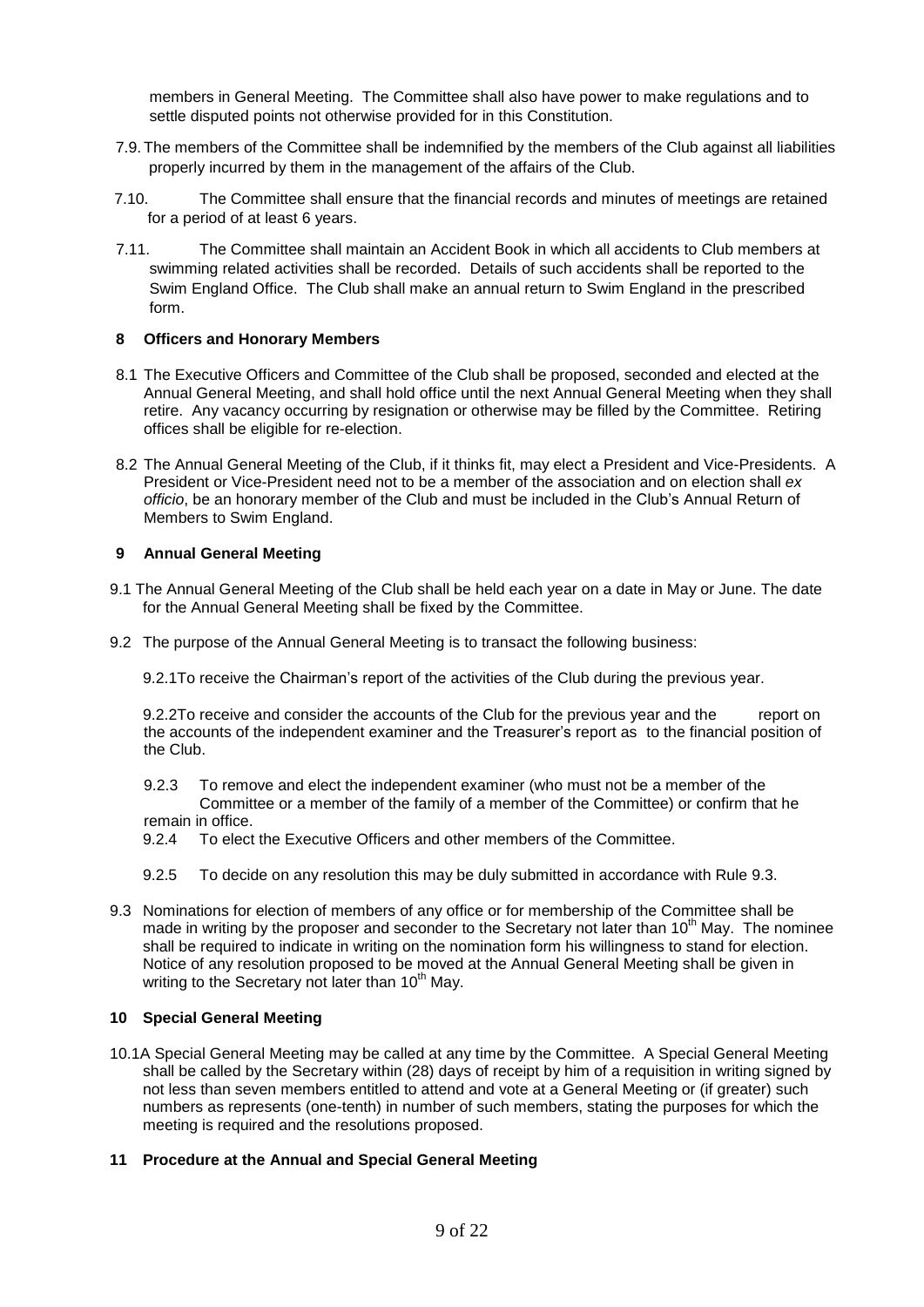- 11.1 The Secretary shall personally be responsible for the handing out or sending to each member at his last known address a written agenda giving notice of the date, time and place of the General Meeting together with the resolutions to be proposed thereat at least (14) days before the meeting and in the case of the Annual General Meeting a list of the nominees for the Committee posts and a copy of the examined accounts. The Secretary may, alternatively, with the agreement of member(s) concerned distribute these materials by e-mail or similar form of communication. The Notice of Meeting shall in addition wherever possible be displayed on the Club Notice Board where one exists.
- 11.2 The Quorum for the Annual and Special General Meetings shall be 7 members entitled to attend and vote at the Meeting or (if greater) such number as represents (one-tenth) in number of such members.
- 11.3 The Chairman, or in his absence a member selected by the Committee, shall take the chair. Each member present shall have one vote and resolutions shall be passed by a simple majority. For the procedures for submitting resolutions to be considered at a General Meeting members are referred to Rule 9.3. In the event of an equality of votes the Chairman shall have a casting or additional vote. Only paid up members who have reached their 16<sup>th</sup> birthday shall be entitled to be heard and to vote on all matters. (Members who have not reached their 16<sup>th</sup> birthday shall be entitled to be heard and vote only on those matters determined by the Chairman as matters concerning juniors, such as the election of club captains).
- 11.4 The Secretary, or in his absence a member of the Committee, shall take minutes at the Annual and Special General Meetings.
- 11.5 The Chairman shall at all General Meetings have unlimited authority upon every question of order and shall be, for the purpose of such meeting, the sole interpreter of the Rules of the Club.

#### **12 Alterations of the Rules and other Resolutions**

- 12.1 The rules may be altered by resolution at an Annual or Special General Meeting provided that the resolution is carried by a majority of at least (two-thirds) of members present and entitled to vote at the General Meeting. No amendment(s) to the rules shall have been submitted to and validated by such person as is authorised to do so by the County Association/ Swim England West Midland Region.
- 12.2 Such member of members as represents one-tenth in number of the members entitled to attend and vote at a General Meeting shall be entitled to put any proposal for consideration at any General Meeting provided the proposal in writing shall have been handed to or posted to the Secretary of the Club so as to be received by him not later than 10<sup>th</sup> May in the case of the Annual General Meeting or, in the case of a Special General Meeting, 14 days before the date of the meeting and thereafter the Secretary shall supply a copy of the proposal or resolution to the members in the manner provided in Rule 11.1

#### **13 By-Laws**

13.1 The Committee shall have power to make, repeal and amend such by-laws as they may from time to time consider necessary for the wellbeing of the Club which by-laws, repeals and amendments shall have effect until set aside by the Committee or at a General Meeting.

## **14 Finance**

- 14.1 All monies payable to the Club shall be received by the Treasurer and deposited in a bank account in the name of the Club. No sum above £50 shall be drawn from that account except by cheque signed by two of the three signatories who shall include the Chairman and Treasurer. Any monies not required for immediate use may be invested as the Committee in its discretion think fit.
- 14.2 The income and property of the Club shall be applied only in furtherance of the objects of the Club and no part thereof shall be paid by way of bonus, dividend or profit to any members of the Club (save as set out in Rule 15.3).
- 14.3 The Committee shall have power to authorise the payment of remuneration and expenses to any officer, member or employee of the Club and to any other person or persons for services rendered to the Club.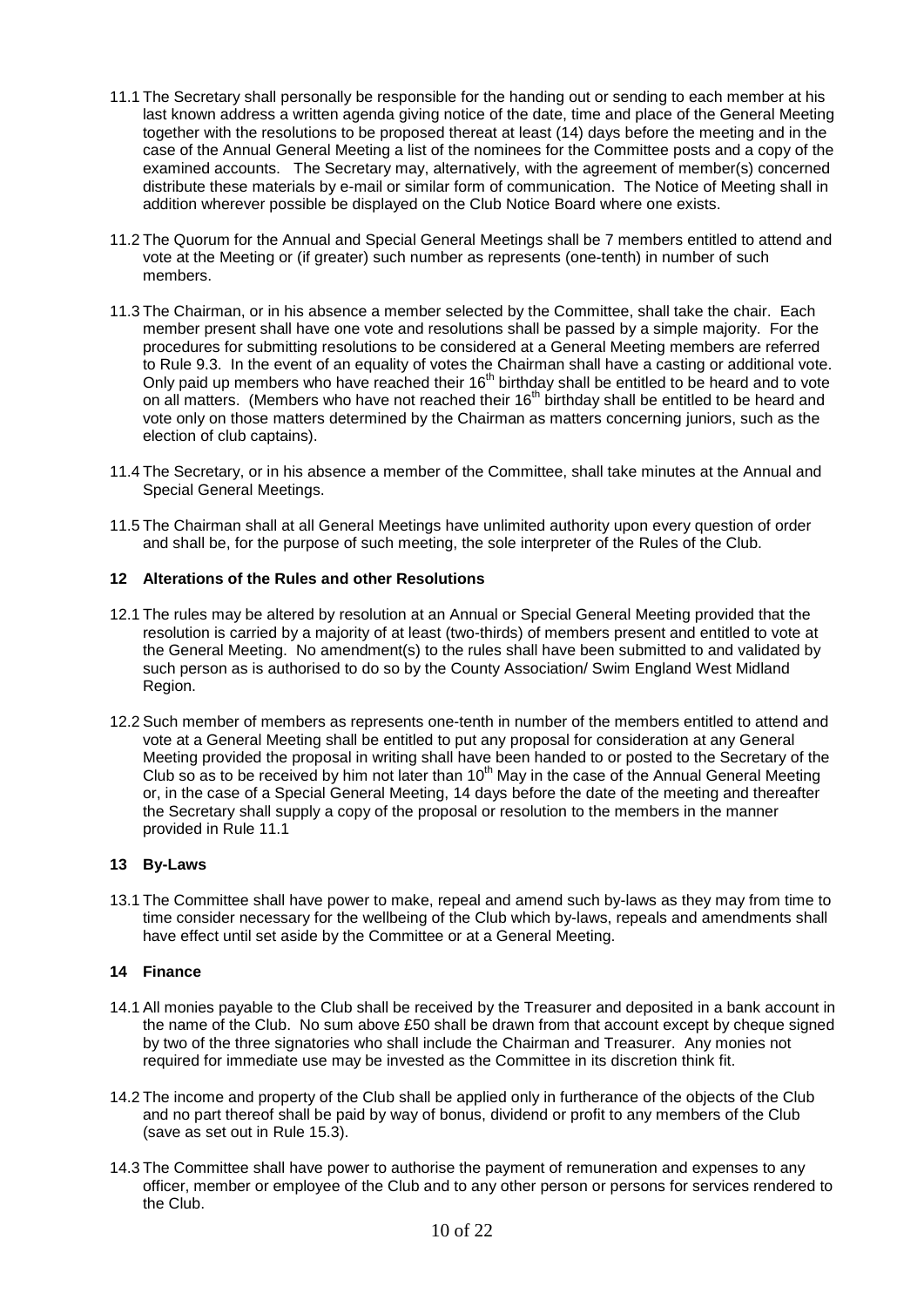- 14.4 The financial transactions of the Club shall be recorded by the Treasurer in such manner as the Committee thinks fit.
- 14.5 The financial YEAR OF THE Club shall be the period commencing on  $1<sup>st</sup>$  April and ending on 31 $<sup>st</sup>$ </sup> March. Any change to the financial year shall require the approval of the members in a General Meeting.
- 14.6 The Committee shall retain for a minimum period of six years all financial records relating to the Club and copies of Minutes of all meetings.

## **15 Dissolution**

- 15.1 A resolution to dissolve the Club shall only be proposed at a General Meeting and shall be carried by a majority of at least three-quarters of the members present and entitled to vote. A specific date for the dissolution shall be included in the resolution.
- 15.2 The dissolution shall take effect from the date specified in the resolution and the members of the Committee shall be responsible for the winding up of the assets and liabilities of the Club.
- 15.3 Any property remaining after the discharge of the debts and liabilities of the Club shall be given to a charity or charities (or other non-profit making organisation having objects similar to those of the Club for the furtherance of such objects), within the Ledbury area, as nominated by the last Committee.

#### **15 Acknowledgement**

15.1 The Members acknowledge that these Rules constitute a legally binding contract to regulate the relationship of the members with each other and the Club.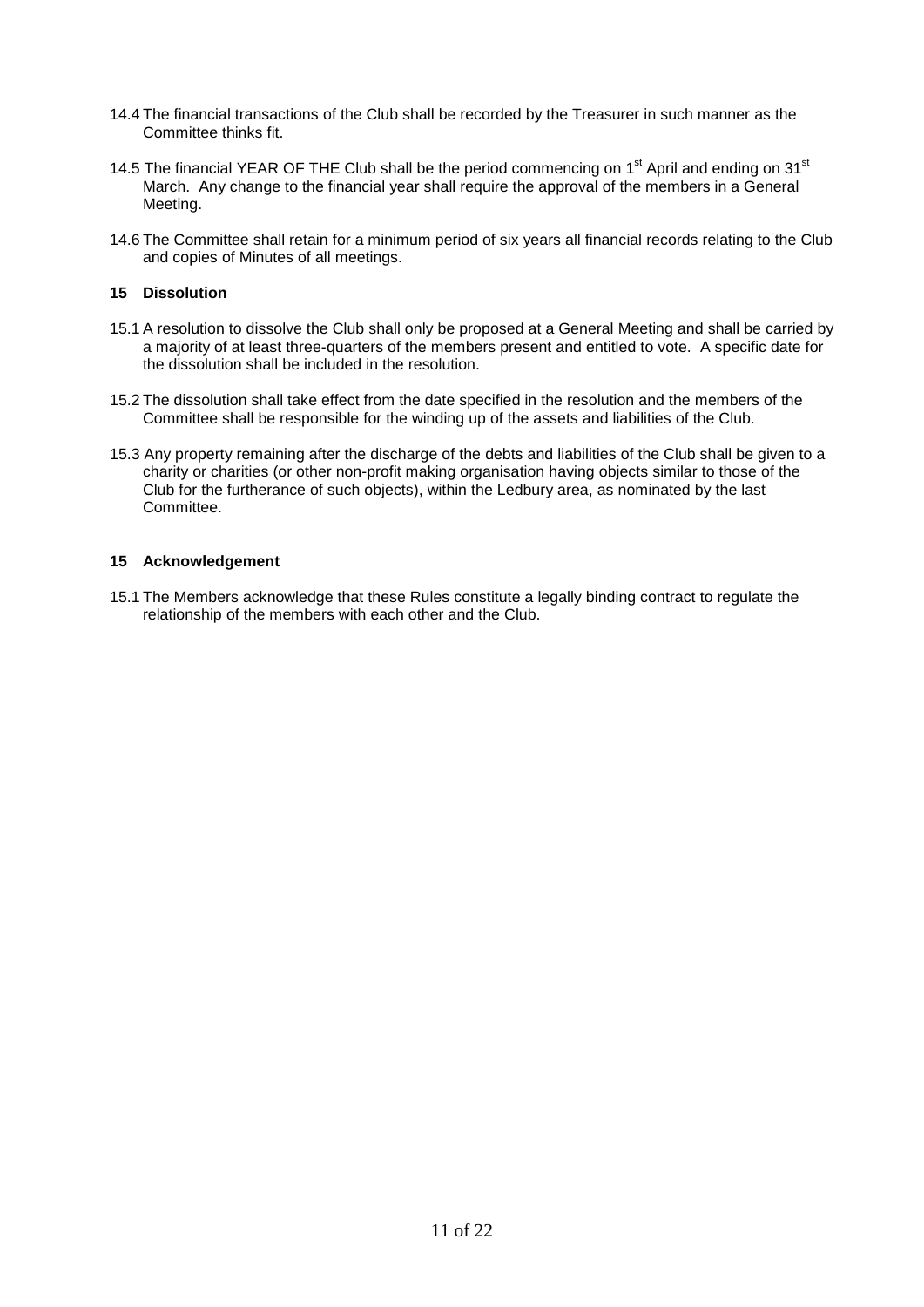## **CLUB CHAMPIONSHIPS**

Club galas are an extremely important part of the LAMSC season.They provide an opportunity to compete in every event on the racing programme over the course of the year; the galas are licensed for those swimmers looking to gain entry times into open meets or County Championships and provide a very friendly introduction to competitive swimming for our younger members.

Gala entries will only be accepted on LAMSC gala entry forms, which are distributed as an attachment to an email from the Head Coach outlining the format of the gala, or alternatively in an emergency can be obtained from the Treasurer. In addition, hard copies will be attached to the club noticeboards at Ledbury Pool and Malvern College. Please note that we are using the same template as we do for open meets.

A couple of useful points for completing the entry form:

- Simply tick the 'Event Number' to indicate which events you would like to enter and as per the event schedule as outlined in the email.
- If you have a recorded time please write it down in the boxes provided this helps the gala organisers draw up the best race programme possible when swimmers are competing in the most appropriate heats. If you don't have a time please speak to your coach.
- Please put completed entry forms in an envelope together with cheques or the bank transfer reference used in the LAMSC post boxes at either Ledbury or Malvern.
- Please ignore the '£1 Levy' for Club Gala entries & 'Team Managers' section these are just for open meets.
- Unfortunately we currently cannot accept entries via email.
- All entries must be received no later than the closing date as outlined in the email from our Coaches. Entries after the deadline will not be accepted.

The entry fee for Club Galas is as follows: £3.00 for Academy and Development squad members entering just the two 25m events, or £5.00 per person for all other swimmers. Payment must be made together with the entry otherwise the entry cannot be accepted.

For 200m events we would expect all swimmers from Age Group Squad and above to enter with Academy, Development and Age Group Development members entering at the discretion of the coaching team.

The Junior Sprint Champion - This is a new event we are running this season for all our 11years and under swimmers. It is a one length freestyle sprint and will be run during every gala from #1 to #5 with the fastest 5 swimmers qualifying for the final in Club Gala #6 at the end of the season. This will be a mixed event with boys and girls competing together for the prize of 'Junior Sprint Champion 2019/20'. Please note: there is no need to enter the event on the form - all those eligible will be automatically entered into this race.

A NOVICE is a member of the Club who is aged 9 and under, 10/U 11/U or 12/U on the day of competition and has not previously won a Gold medal in an individual event (except 7/U, 8/U and the Handicap events) in a Club Championship Gala.

AN INTERMEDIATE is (1) a member of the Club who is 12/U on  $31<sup>st</sup>$  December in year of competition. (2) a member of the Club who is 13/Over on 31<sup>st</sup> December in year of competition who has not previously won a Gold Medal in 13/14, 15/16 and 17/Over events in a Club Championship Gala.

Winners of the Novice and Intermediate events in previous years are not allowed to compete in these same events in subsequent years.

Club Gala formats and fees are reviewed annually by the committee.

## **CLUB CHAMPIONSHIP TROPHIES**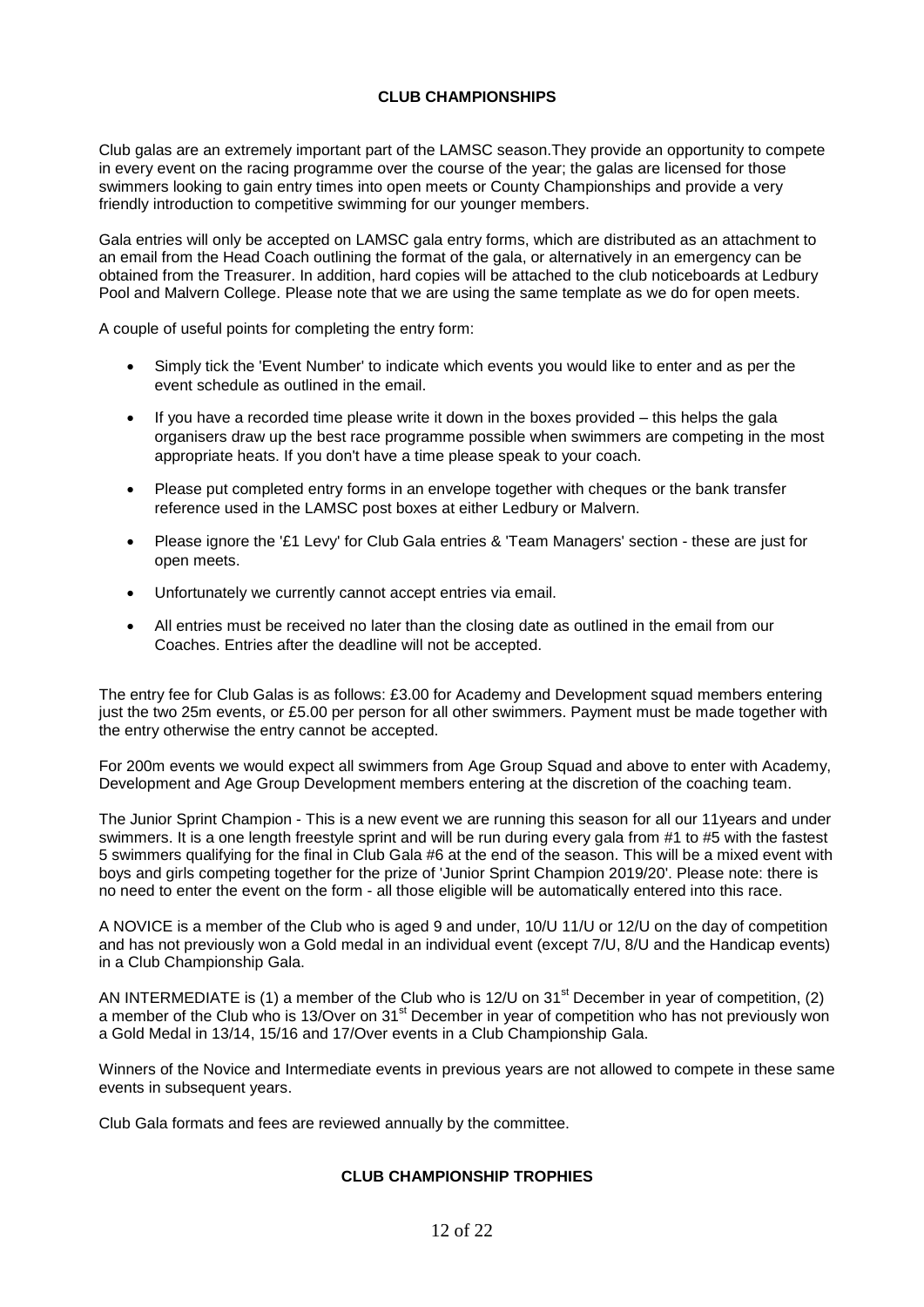Winners are responsible for having their names engraved thereon after the presentation and should return them to the Hon Secretary 14 days before the date of the next year's presentation.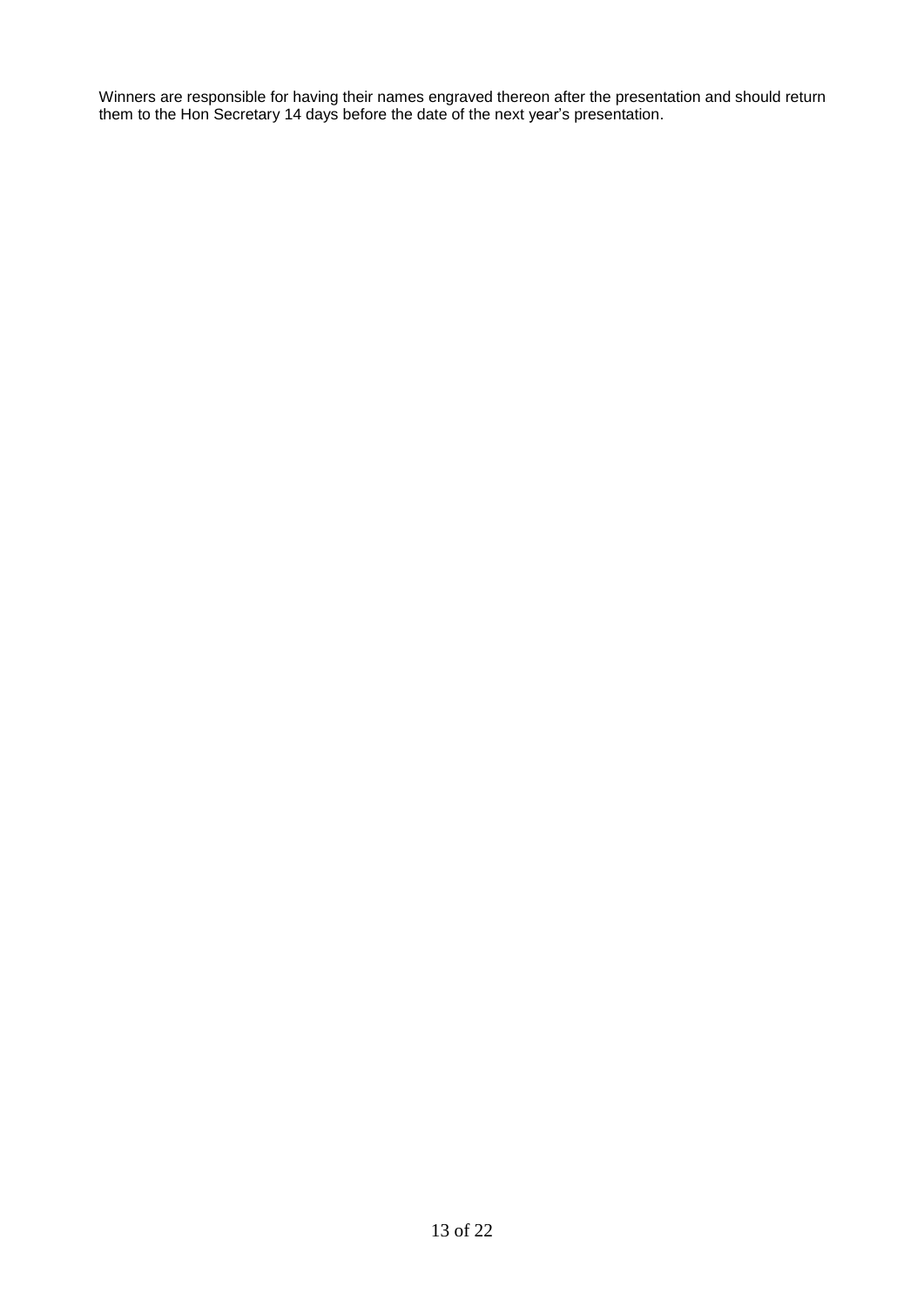# **LEDBURY AND MALVERN SWIMMING CLUB**

## **CLUB RECORDS AS OF JAN 2020 – GIRLS**

| <b>Nov</b> | 25mF/s               | R Lea           | 2001 | 16.0     |
|------------|----------------------|-----------------|------|----------|
| Int        | $50m$ F/s            | T Spencer       | 2000 | 32.5     |
|            |                      |                 |      |          |
| 7/u        | 25m Back             | S Skerrett      | 2016 | 22.51    |
|            | 25m Breast           | C Hall          | 2009 | 24.98    |
|            | 25m Fly              | M Schofield     | 2012 | 21.81    |
|            | $25m$ F/c            | C Hall          | 2009 | 18.46    |
|            | 25m Sprint           | C Hall          | 2009 | 18.88    |
| 8yrs       | 25m Back             | L Quigley       | 2006 | 20.11    |
|            | 25m Breast           | S Green         | 2007 | 22.16    |
|            |                      | M Schofield     | 2013 |          |
|            | 25m Fly<br>$25m$ F/c | C Clark         | 2003 | 18.37    |
|            |                      |                 |      | 16.96    |
|            | 25m Sprint           | P Park          | 2009 | 17.95    |
| 9yrs       | 25m Back             | A Brandon-White | 1993 | 21.7     |
|            | 50m Back             | C Hall          | 2011 | 42.07    |
|            | 200m Back            | L Quigley       | 2007 | 3.10.34  |
|            | 25m Breast           | A Brandon-White | 1993 | 24.5     |
|            | 50m Breast           | S Green         | 2009 | 46.49    |
|            | 200m Breast          | S Green         | 2008 | 3.31.45  |
|            | $25m$ Fly            | H Smith         | 1997 | 20.9     |
|            | 50m Fly              | E Goggins       | 2017 | 42.07    |
|            | 200m Fly             | C Hall          | 2011 | 3.41.01  |
|            | $50m$ F/c            | C Clark         | 2005 | 35.95    |
|            | $200m$ F/c           | C Clark         | 2005 | 2.56.04  |
|            | 4x25 IM              | C Hall          | 2011 | 1.32.09  |
|            | 4x50 IM              | S Green         | 2008 | 3.15.30  |
|            |                      |                 |      |          |
| 10yrs      | 50m Back             | L Quigley       | 2007 | 38.89    |
|            | 100m Back            | L Quigley       | 2008 | 1.22.61  |
|            | 200m Back            | C Clark         | 2006 | 2.48.53  |
|            | 50m Breast           | E Goggins       | 2019 | 43.63    |
|            | 100m Breast          | L Heath         | 2007 | 1.32.12  |
|            | 200m Breast          | E Fitzpatrick   | 2004 | 3.20.69  |
|            | $25m$ Fly            | C Gilfillan     | 1990 | 19.6     |
|            | 50m Fly              | C Hall          | 2012 | 37.87    |
|            | 100m Fly             | E James         | 2012 | 1.24.92  |
|            | 200m Fly             | P Holloway      | 2005 | 3.18.27  |
|            | $50m$ F/c            | C Hall          | 2012 | 32.90    |
|            | 100m F/c             | L Freestone     | 2012 | 1.13.52  |
|            | 200m F/c             | E James         | 2012 | 2.38.70  |
|            | $4x25$ IM            | G Laing         | 2007 | 1.25.68  |
|            | 4x50 IM              | L Quigley       | 2007 | 3.05.01  |
|            |                      |                 |      |          |
| 11yrs      | 50m Back             | L Quigley       | 2008 | 36.97    |
|            | 100m Back            | C Clark         | 2007 | 1.17.70  |
|            | 200m Back            | L Quigley       | 2009 | 2.49.29  |
|            | 50m Breast           | S Fitzpatrick   | 2008 | 41.69    |
|            | 100m Breast          | L Heath         | 2008 | 1.29.32  |
|            | 200m Breast          | S Fitzpatrick   | 2007 | 3.12.33  |
|            | 50m Fly              | C Hall          | 2013 | 35.89    |
|            | 100m Fly             | L Stokes        | 2006 | 1.20.66  |
|            | 200m Fly             | L Stokes        | 2006 | 2.58.97  |
|            | 50m F/c              | L Quigley       | 2009 | 30.75    |
|            | $100m$ F/c           | L Freestone     | 2013 | 1.09.37  |
|            | 200m F/c             | L Freestone     | 2013 | 2.33.53  |
|            | $400m$ F/c           | L Freestone     | 2012 | 5.24.77  |
|            | 800m F/c             | L Freestone     | 2012 | 10.58.95 |
|            |                      |                 |      |          |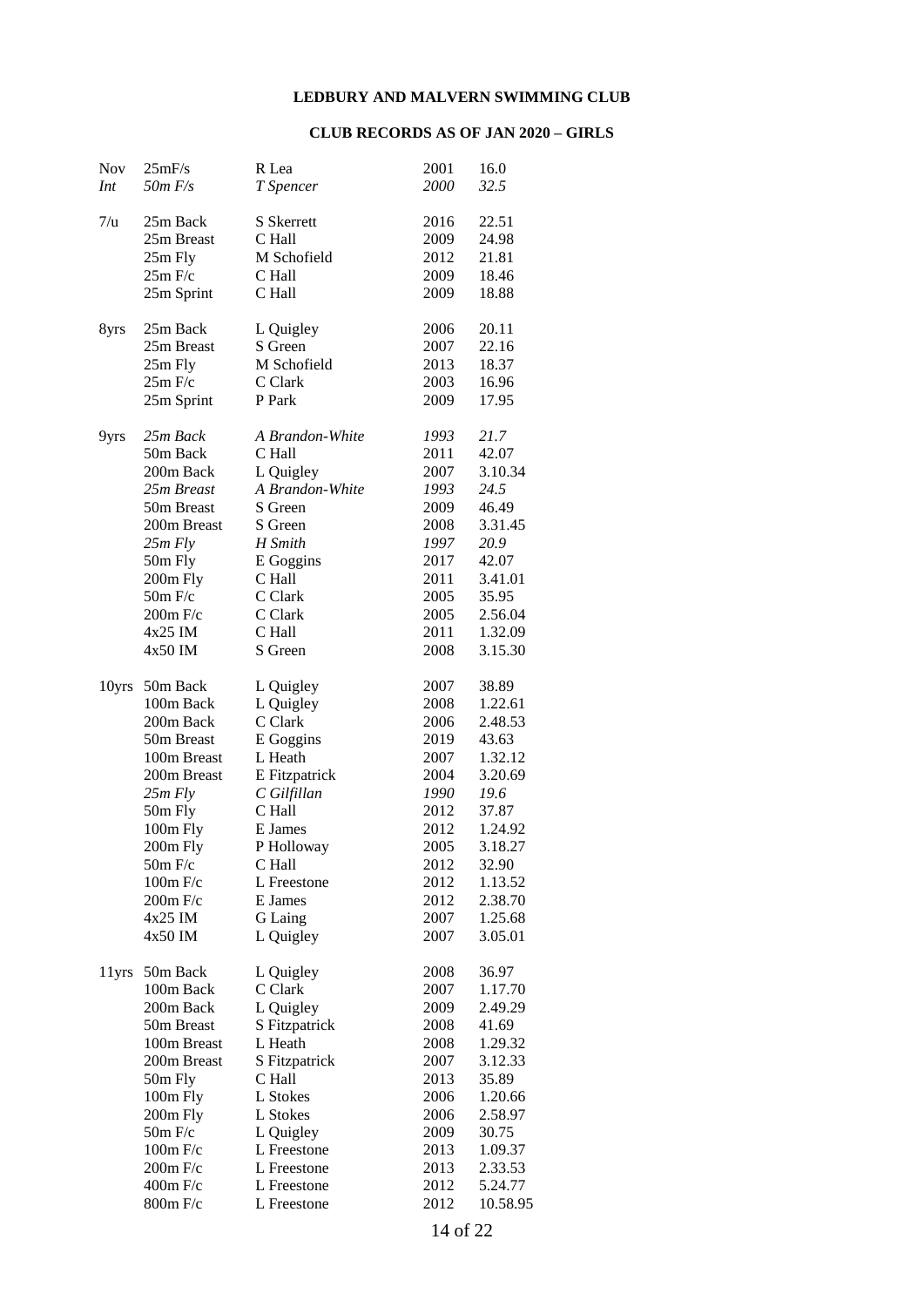|              | 1500m F/c      | L Stokes        | 2005     | 21.13.41 |
|--------------|----------------|-----------------|----------|----------|
|              | $4x25$ IM      | P Holloway      | 2006     | 1.18.76  |
|              | 4x50 IM        | C Hall          | 2013     | 2.54.37  |
|              | 4x100 IM       | L Quigley       | 2008     | 6.03.71  |
|              |                |                 |          |          |
| 11/u Sprints |                |                 |          |          |
|              | 50m Back       | A Price         | 2008     | 37.21    |
|              | 50m Breast     | S Fitzpatrick   | 2008     | 40.23    |
|              | 50m Fly        | C Hall          | 2013     | 35.33    |
|              | $50m$ F/c      | S Fitzpatrick   | 2008     | 32.67    |
| 12yrs        | 50m Back       | L Quigley       | 2009     | 35.70    |
|              | 100m Back      | C Clark         | 2008     | 1.12.16  |
|              | 200m Back      | C Clark         | 2008     | 2.33.46  |
|              | 50m Breast     | S Fitzpatrick   | 2009     | 39.87    |
|              | 100m Breast    | S Fitzpatrick   | 2008     | 1.25.14  |
|              | 200m Breast    | L Stokes        | 2006     | 2.58.92  |
|              | 50m Fly        | M Schofield     | 2016     | 32.98    |
|              | 100m Fly       | L Stokes        | 2007     | 1.14.09  |
|              |                |                 |          |          |
|              | 200m Fly       | L Stokes        | 2007     | 2.41.16  |
|              | $50m$ F/c      | C Hall          | 2014     | 30.19    |
|              | $100m$ F/c     | M Schofield     | 2016     | 1.06.99  |
|              | $200m$ F/c     | C Clark         | 2008     | 2.24.63  |
|              | 4x25 IM        | L Stokes        | 2007     | 1.15.85  |
|              | 4x50 IM        | C Clark         | 2007     | 2.46.58  |
| 12/u Sprints |                |                 |          |          |
|              | 50m Back       | A Brandon-White | 1995     | 39.4     |
|              | 50m Breast     | A Brandon-White | 1995     | 44.7     |
|              | 50m Fly        | A de Goyas      | 1997     | 37.5     |
|              | $50m$ $F/c$    | A de Goyas      | 1997     | 33.9     |
|              |                |                 |          |          |
|              | 13/14 50m Back | E Watson        | 2016     | 31.90    |
|              | 100m Back      | C Harvey        | 2012     | 1.10.29  |
|              | 200m Back      | E Watson        | 2017     | 2.27.24  |
|              | 50m Breast     | E Fitzpatrick   | 2008     | 37.55    |
|              | 100m Breast    | H Evans         | 1995     | 1.17.5   |
|              | 200m Breast    | L Stokes        | 2007     | 2.52.37  |
|              | 50m Fly        | E Bailey        | 2018     | 30.79    |
|              | 100m Fly       | E Watson        | 2017     | 1.10.29  |
|              | 200m Fly       | L Stokes        | 2009     | 2.33.35  |
|              | $50m$ F/c      | E Watson        | 2017     | 28.98    |
|              | $100m$ F/c     | E Watson        | 2016     | 1.01.51  |
|              | $200m$ F/c     | C Harvey        | 2012     | 2.14.38  |
|              | 4x25 IM        | E Watson        | 2016     | 1.12.49  |
|              | 4x50 IM        | E Watson        | 2016     | 2.33.24  |
|              |                |                 |          |          |
|              | 15/16 50m Back | E Watson        | 2017     | 32.13    |
|              | 100m Back      | C Harvey        | 2014     | 1.11.32  |
|              | 200m Back      | L Stokes        | 2010     | 2.33.16  |
|              | 50m Breast     | R Lea           | 2005     | 38.34    |
|              | 100m Breast    | H Evans         | 1996     | 1.18.9   |
|              | 200m Breast    | L Stokes        | 2009     | 2.53.86  |
|              | 50m Fly        | M Schofield     | 2019     | 30.85    |
|              | 100m Fly       | L Stokes        | 2010     | 1.09.92  |
|              | 200m Fly       | L Stokes        | 2011     | 2.30.34  |
|              | $50m$ F/c      | M Schofield     | 2019     | 28.63    |
|              | $100m$ F/c     | E Watson        | 2017     | 1.00.95  |
|              | $200m$ F/c     | C Harvey        | 2014     | 2.13.12  |
|              | 4x25 IM        | L Stokes        | 2011     | 1.13.64  |
|              | 4x50 IM        | E Watson        | 2017     | 2.33.05  |
|              |                |                 |          |          |
| Open         | 50m Back       | E Watson        | 2017     | 32.13    |
|              |                |                 | 15 of 22 |          |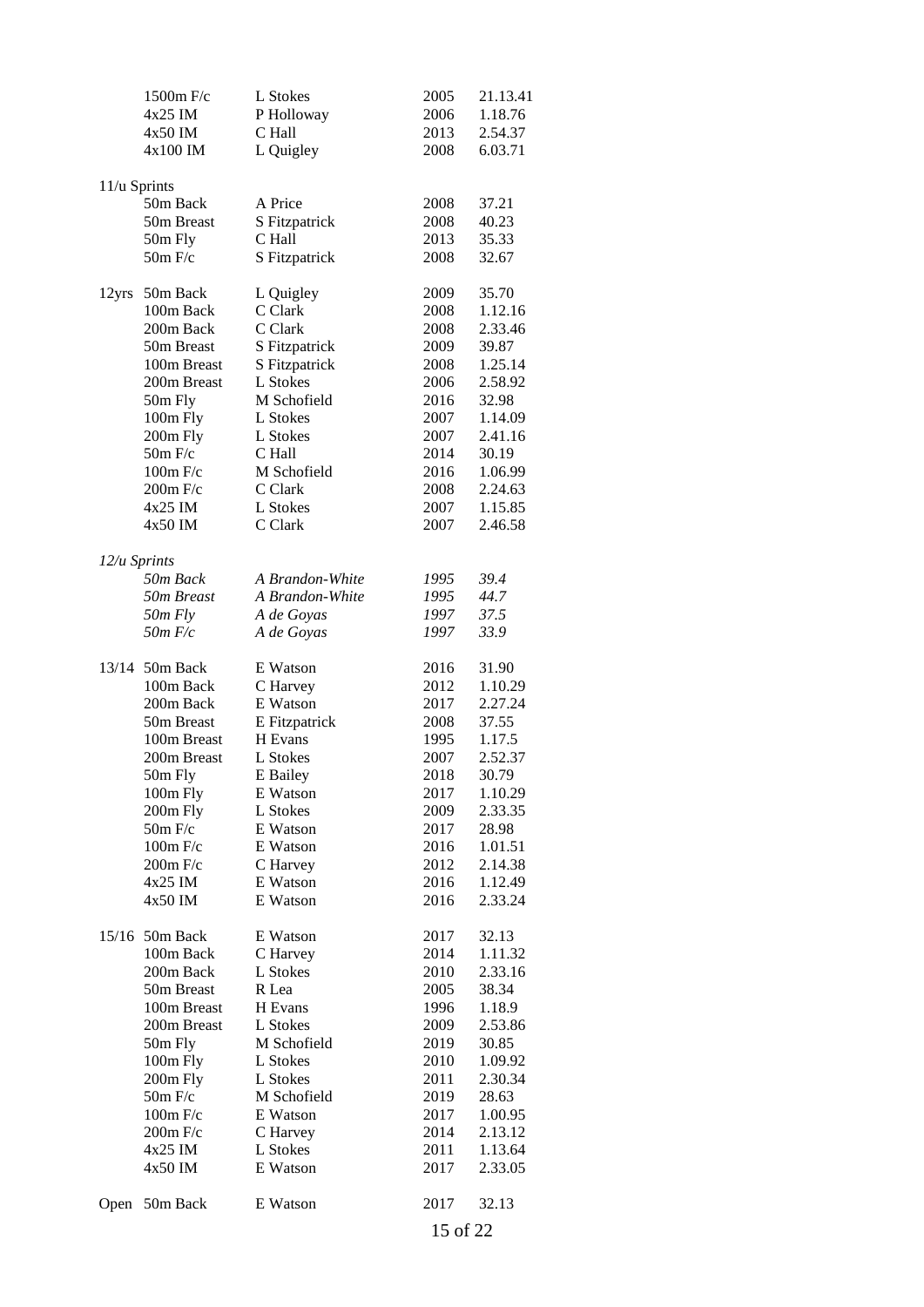| 100m Back    | E Van Vuren   | 2009 | 1.11.94  |
|--------------|---------------|------|----------|
| 200m Back    | L Stokes      | 2012 | 2.30.68  |
| 50m Breast   | E Fitzpatrick | 2008 | 37.55    |
| 100m Breast  | R Newey       | 1988 | 1.16.2   |
| 200m Breast  | H Evans       | 1997 | 2.48.6   |
| 50m Fly      | E Watson      | 2017 | 31.25    |
| 100m Fly     | L Stokes      | 2012 | 1.09.56  |
| 200m Fly     | L Stokes      | 2012 | 2.28.75  |
| $50m$ F/c    | E Van Vuren   | 2009 | 29.17    |
| $100m$ F/c   | E Watson      | 2017 | 1.00.95  |
| $200m$ F/c   | H Evans       | 1997 | 2.17.5   |
| $400m$ F/c   | C Harvey      | 2012 | 4.40.76  |
| 800m F/c     | C Harvey      | 2013 | 9.34.41  |
| $1500m$ F/c  | L Stokes      | 2011 | 18.34.27 |
| $4x25$ IM    | L Stokes      | 2012 | 1.11.43  |
| 4x50 IM      | E Watson      | 2017 | 2.33.05  |
| $4x100$ IM   | L Stokes      | 2011 | 5.12.70  |
| Open Sprints |               |      |          |
| 50m Back     | E Watson      | 2017 | 31.76    |
| 50m Breast   | R Newey       | 1988 | 35.5     |
| 50m Fly      | M Schofield   | 2019 | 30.85    |
| 50m F/c      | H Evans       | 1997 | 28.6     |

# **CLUB RECORDS AS OF JAN 2020 - BOYS**

| <b>Nov</b> | $25m$ F/s   | W Elt       | 2007 | 15.38   |
|------------|-------------|-------------|------|---------|
| Int        | $50m$ F/s   | N Green     | 1993 | 27.3    |
|            |             |             |      |         |
| 7/u        | 25m Back    | J Casewell  | 2011 | 21.16   |
|            | 25m Breast  | J Casewell  | 2010 | 24.82   |
|            | $25m$ Fly   | J Casewell  | 2011 | 21.91   |
|            | $25m$ F/c   | D Middleton | 2002 | 19.02   |
|            | 25m Sprint  | J Berry     | 2011 | 18.98   |
| 8yrs       | 25m Back    | J Casewell  | 2012 | 19.68   |
|            | 25m Breast  | J Casewell  | 2011 | 22.75   |
|            | 25m Fly     | A Zenihov   | 2015 | 17.24   |
|            | $25m$ F/c   | L Dewe      | 2009 | 17.21   |
|            | 25m Sprint  | L Dewe      | 2009 | 16.85   |
|            |             |             |      |         |
| 9yrs       | 25m Back    | N Morgan    | 1994 | 20.8    |
|            | 50m Back    | W Park      | 2007 | 38.27   |
|            | 200m Back   | W Park      | 2007 | 3.04.18 |
|            | 25m Breast  | N Morgan    | 1994 | 24.3    |
|            | 50m Breast  | J Casewell  | 2013 | 46.01   |
|            | 200m Breast | J Casewell  | 2012 | 3.30.10 |
|            | $25m$ Fly   | N Morgan    | 1994 | 20.5    |
|            |             | Jm Dunn     | 1994 | 20.5    |
|            | 50m Fly     | W Park      | 2007 | 38.68   |
|            | 200m Fly    | W Park      | 2007 | 3.33.86 |
|            | $50m$ F/c   | W Park      | 2007 | 34.75   |
|            | $200m$ F/c  | J Casewell  | 2013 | 2.38.61 |
|            | $4x25$ IM   | A Middleton | 2007 | 1.28.58 |
|            | 4x50 IM     | W Park      | 2007 | 3.05.17 |
|            |             |             |      |         |
| 10yrs      | 50m Back    | M Adair     | 2007 | 37.79   |
|            | 100m Back   | A Berry     | 2009 | 1.21.17 |
|            | 200m Back   | A Berry     | 2009 | 2.50.53 |
|            | 50m Breast  | J Casewell  | 2014 | 42.08   |
|            | 100m Breast | J Casewell  | 2013 | 1.30.83 |
|            | 200m Breast | J Casewell  | 2013 | 3.12.72 |
|            | 25m Fly     | A Booth     | 1982 | 19.4    |
|            | 50m Fly     | W Park      | 2008 | 36.95   |
|            |             |             |      |         |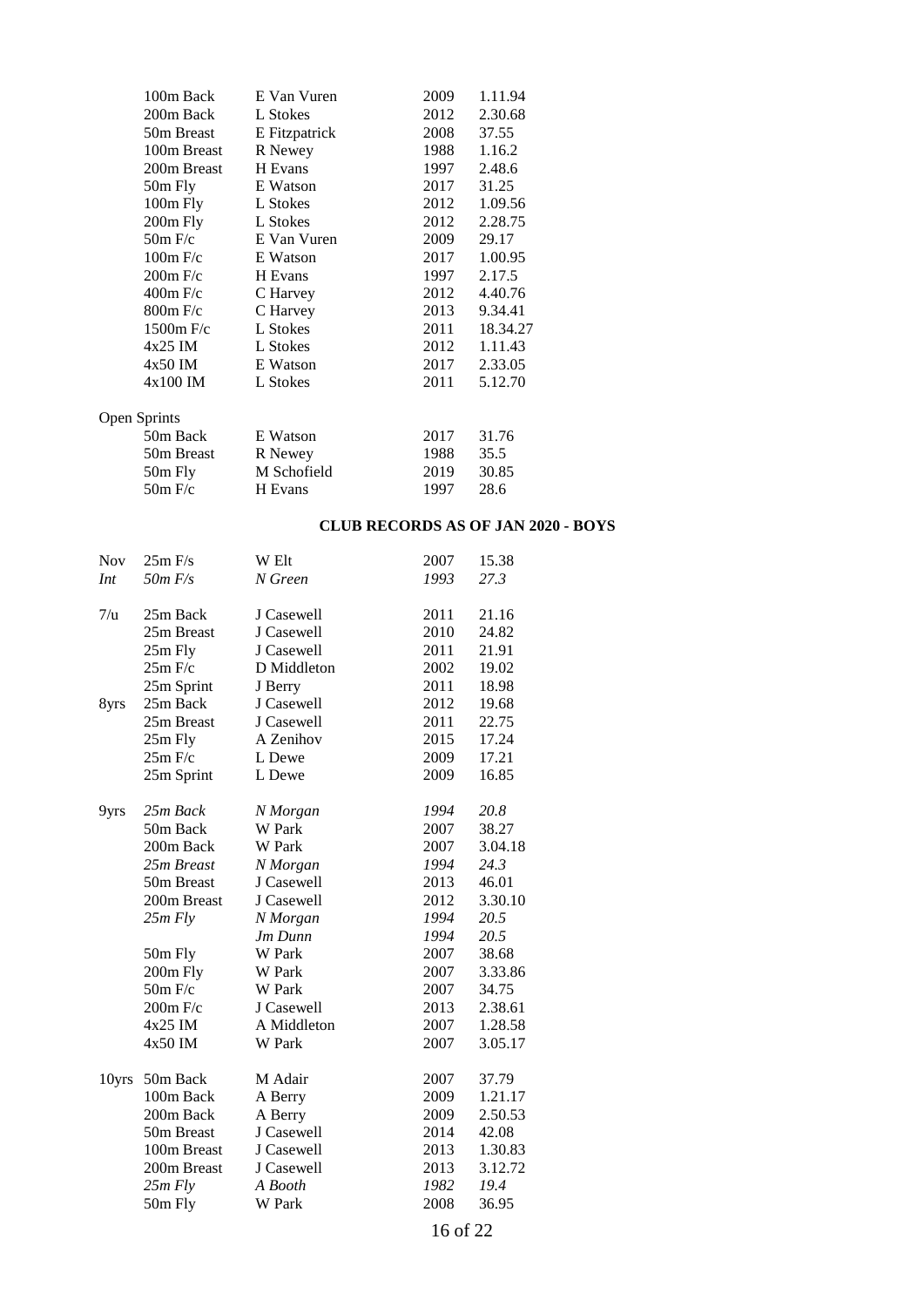|              | 100m Fly              | A Berry          | 2009         | 1.21.38        |
|--------------|-----------------------|------------------|--------------|----------------|
|              | 200m Fly              | G Bennion        | 2004         | 3.04.09        |
|              | $50m$ F/c             | D Middleton      | 2005         | 33.51          |
|              | $100m$ F/c            | W Park           | 2008         | 1.09.78        |
|              | $200m$ F/c            | J Casewell       | 2014         | 2.30.80        |
|              | 4x25 IM               | A Middleton      | 2008         | 1.22.54        |
|              | 4x50 IM               | W Park           | 2008         | 2.55.52        |
| 11yrs        | 50m Back              | L Dewe           | 2012         | 35.62          |
|              | 100m Back             | M Adair          | 2008         | 1.18.63        |
|              | 200m Back             | W Park           | 2009         | 2.42.08        |
|              | 50m Breast            | <b>G</b> Parsons | 2006         | 40.88          |
|              | 100m Breast           | T Stokes         | 2004         | 1.28.13        |
|              | 200m Breast           | D Middleton      | 2006         | 2.59.02        |
|              | 50m Fly               | W Park           | 2009         | 34.04          |
|              | 100m Fly              | D Adair          | 2007         | 1.14.16        |
|              | 200m Fly              | D Adair          | 2007         | 2.43.37        |
|              | $50m$ F/c             | A Middleton      | 2009         | 31.18          |
|              | $100m$ F/c            | D Middleton      | 2006         | 1.07.17        |
|              | 200m F/c              | S Hall           | 2012         | 2.29.20        |
|              | 400m F/c              | D Middleton      | 2006         | 5.07.53        |
|              | 800m F/c              | L Dewe           | 2011         | 10.48.83       |
|              | 1500m F/c             | M Adair          | 2007         | 20.41.41       |
|              | $4x25$ IM             | D Adair          | 2007         | 1.17.54        |
|              | 4x50 IM               | T Stokes         | 2004         | 2.42.63        |
|              | 4x100 IM              | D Middleton      | 2006         | 5.47.95        |
| 11/u Sprints |                       |                  |              |                |
|              | 50m Back              | M Adair          | 2008         | 35.97          |
|              | 50m Breast<br>50m Fly | S Hall<br>W Park | 2011<br>2009 | 41.85<br>33.18 |
|              | $50m$ F/c             | W Park           | 2009         | 31.33          |
| 12yrs        | 50m Back              | T Stokes         | 2005         | 32.55          |
|              | 100m Back             | O Jones          | 2018         | 1.11.42        |
|              | 200m Back             | M Adair          | 2009         | 2.31.37        |
|              | 50m Breast            | O Jones          | 2018         | 38.17          |
|              | 100m Breast           | T Stokes         | 2005         | 1.18.63        |
|              | 200m Breast           | T Stokes         | 2005         | 2.47.17        |
|              | 50m Fly               | T Stokes         | 2005         | 32.42          |
|              | 100m Fly              | O Jones          | 2018         | 1:11.50        |
|              | 200m Fly              | D Adair          | 2008         | 2.34.55        |
|              | $50m$ F/c             | P Crocombe       | 2010         | 29.40          |
|              | 100m F/c              | D Middleton      | 2007         | 1.05.67        |
|              | 200m F/c              | O Jones          | 2018         | 2.18.64        |
|              | 100m IM               | O Jones          | 2018         | 1:10.75        |
|              | 4x50 IM               | T Stokes         | 2005         | 2.27.09        |
| 12/u Sprints |                       |                  |              |                |
|              | 50m Back              | W Cass           | 2001         | 39.3           |
|              | 50m Breast            | E Seward         | 1999         | 44.0           |
|              | $50m$ Fly             | H Pothecary      | <i>2000</i>  | 39.8           |
|              | $50m$ $F/c$           | H Pothecary      | 2000         | 32.0           |
| 13/14        | 50m Back              | O Jones          | 2019         | 30.66          |
|              | 100m Back             | T Stokes         | 2007         | 1.04.34        |
|              | 200m Back             | T Stokes         | 2007         | 2.20.35        |
|              | 50m Breast            | T Stokes         | 2007         | 33.78          |
|              | 100m Breast           | T Stokes         | 2007         | 1.09.02        |
|              | 200m Breast           | O Jones          | 2019         | 2.41.15        |
|              | 50m Fly               | O Jones          | 2019         | 28.95          |
|              | 100m Fly              | T Stokes         | 2007         | 1.03.93        |
|              | 200m Fly              | G Bennion        | 2008         | 2.25.80        |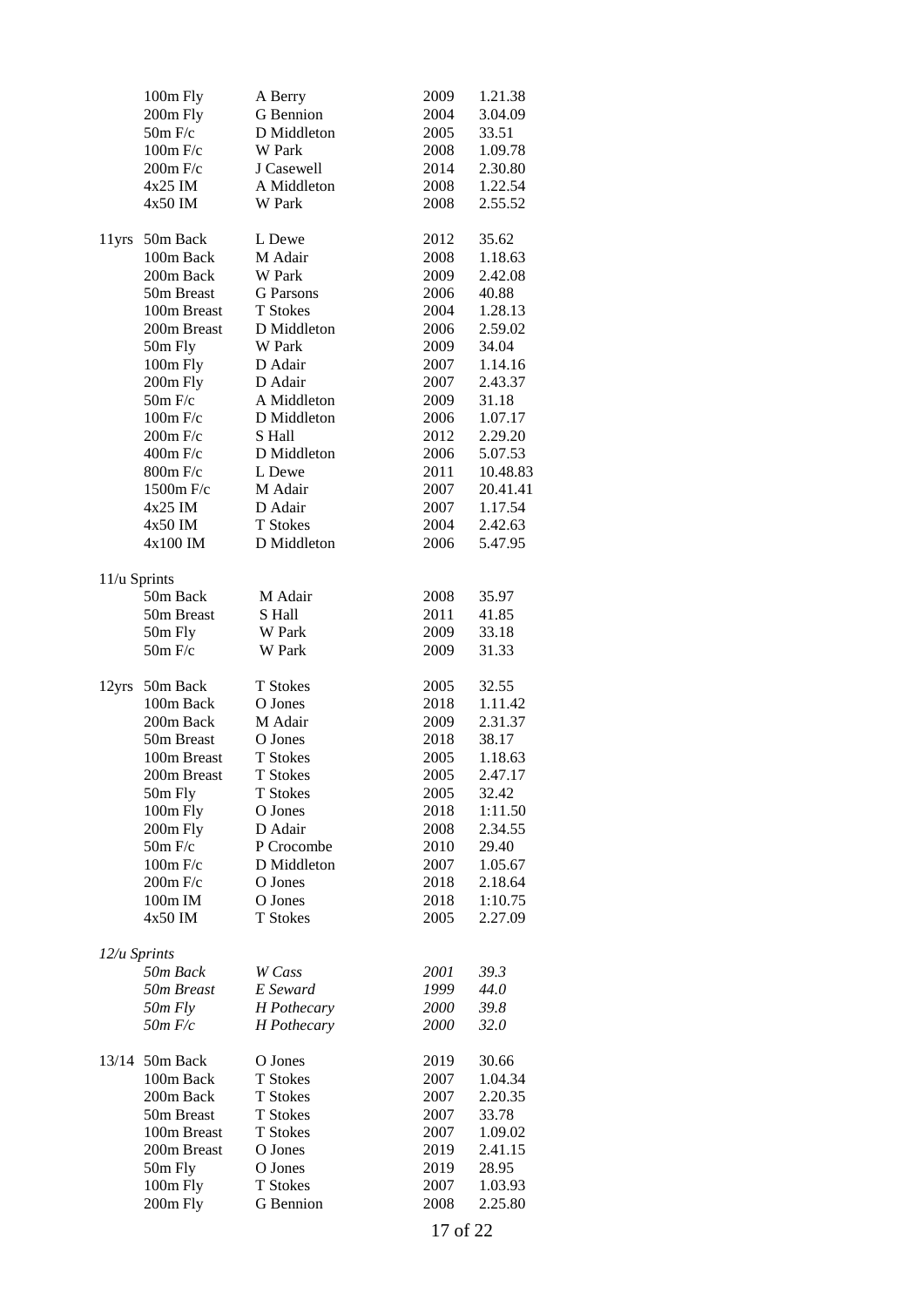|       | $50m$ F/c    | M Thomas    | 2016 | 26.94    |
|-------|--------------|-------------|------|----------|
|       | 100m F/c     | O Jones     | 2019 | 58.16    |
|       | $200m$ F/c   | M Thomas    | 2016 | 2.06.28  |
|       | $4x25$ IM    | T Stokes    | 2007 | 1.03.58  |
|       | 4x50 IM      | T Stokes    | 2007 | 2.17.63  |
| 15/16 | 50m Back     | T Stokes    | 2009 | 29.56    |
|       | 100m Back    | T Stokes    | 2008 | 1.02.85  |
|       | 200m Back    | T Stokes    | 2008 | 2.14.97  |
|       | 50m Breast   | T Stokes    | 2009 | 32.04    |
|       | 100m Breast  | T Stokes    | 2009 | 1.08.72  |
|       | 200m Breast  | T Stokes    | 2009 | 2.32.53  |
|       | 50m Fly      | T Stokes    | 2009 | 28.09    |
|       | 100m Fly     | T Stokes    | 2008 | 1.02.43  |
|       | 200m Fly     | T Stokes    | 2008 | 2.23.04  |
|       | 50m F/c      | A Middleton | 2013 | 26.38    |
|       | $100m$ F/c   | T Stokes    | 2009 | 56.06    |
|       | $200m$ F/c   | T Stokes    | 2008 | 2.03.36  |
|       | $4x25$ IM    | T Stokes    | 2008 | 1.02.92  |
|       | 4x50 IM      | T Stokes    | 2009 | 2.16.57  |
| Open  | 50m Back     | T Stokes    | 2014 | 29.34    |
|       |              | T Harris    | 2014 | 29.34    |
|       | 100m Back    | T Stokes    | 2010 | 1.02.00  |
|       | 200m Back    | T Stokes    | 2008 | 2.14.97  |
|       | 50m Breast   | T Stokes    | 2009 | 32.04    |
|       | 100m Breast  | T Stokes    | 2009 | 1.08.72  |
|       | 200m Breast  | T Stokes    | 2009 | 2.32.53  |
|       | 50m Fly      | T Stokes    | 2009 | 28.09    |
|       | 100m Fly     | T Stokes    | 2010 | 1.00.76  |
|       | 200m Fly     | T Stokes    | 2011 | 2.18.41  |
|       | 50m F/c      | S Roffey    | 2017 | 26.49    |
|       | $100m$ F/c   | T Stokes    | 2009 | 56.06    |
|       | $200m$ F/c   | T Stokes    | 2008 | 2.03.36  |
|       | 400m F/c     | T Stokes    | 2009 | 4.17.91  |
|       | 800m F/C     | T Stokes    | 2007 | 8.52.48  |
|       | 1500m F/c    | T Stokes    | 2007 | 17.01.61 |
|       | 4x25 IM      | T Stokes    | 2010 | 1.02.22  |
|       | 4x50 IM      | T Stokes    | 2009 | 2.16.57  |
|       | 4x100 IM     | T Stokes    | 2009 | 4.41.86  |
|       |              |             |      |          |
|       | Open Sprints |             |      |          |
|       | 50m Back     | T Stokes    | 2008 | 29.31    |
|       | 50m Breast   | T Stokes    | 2011 | 31.47    |
|       | 50m Fly      | T Stokes    | 2009 | 27.82    |
|       | 50m F/c      | A Middleton | 2013 | 26.01    |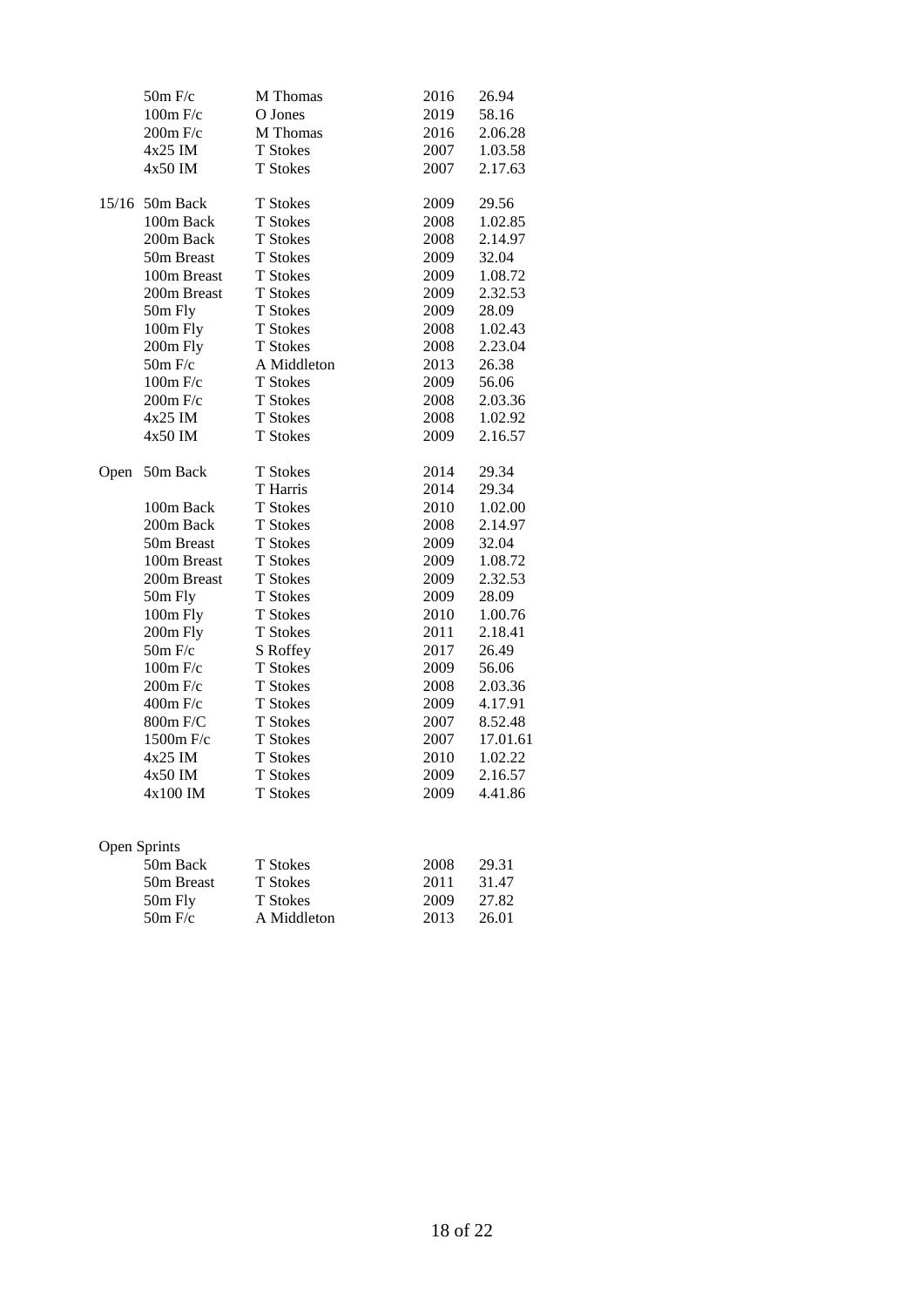#### **HONOURS BOARD**

James O'Donnell 12/U 100m Breaststroke - Midland Champion 1985 James O'Donnell 14/U 100m Breaststroke - Midland Champion 1987 Rachel Newey 16/U 100m Breaststroke - Midland Champion 1988 Rachel Newey 16/U 100m Breaststroke - 6<sup>th</sup> National Final 1988 Douglas Kirkpatrick 100m Backstroke ATC National Champion 1990 Adam Lowe 100m Breaststroke - County Junior Champion 1990 Adam Lowe 100m Breaststroke - County Junior Champion 1992 Lee Mallinson 50m Breaststroke - County Champion 1991 Lee Mallinson 50m Breaststroke - County Champion 1992 Lee Mallinson 100m Breaststroke - County Champion 1992 James Gardener 50m Breaststroke - County Champion 1993 Simon Hewitt 200m Backstroke - County Junior Champion 1993 Simon Hewitt 100m Backstroke - County Junior Champion 1993 Helen Evans 50m Freestyle - County Champion 1996 Helen Evans 100m Freestyle - County Junior Champion 1997 Helen Evans 100m Freestyle - County Champion 1997 Rhys Davey 12/U 50m Freestyle - County Champion 2004 Eloise Van Vuren 12/U 50m Freestyle - County Champion 2006 Emma Fitzpatrick 200m Breaststroke - Junior County Champion 2007 Tom Stokes 100m Breaststroke - Junior County Champion 2007 Tom Stokes 200m Breaststroke - Junior County Champion 2007 Tom Stokes 200m Individual Medley - Junior County Champion 2007 Tom Stokes 400m Individual Medley - Junior County Champion 2007 Tom Stokes 1500m - Junior County Champion 2007 Emma Fitzpatrick 100m Breaststroke - Junior County Champion 2008 Lucy Stokes 400m Freestyle - Junior County Champion 2008 Lucy Stokes 800m Freestyle - Junior County Champion Lucy Stokes 1500m Freestyle - Junior County Champion 2008 Lucy Stokes 1500m Freestyle - County Champion 2008 Lucy Stokes 400m Individual Medley - Junior County Champion 2008 Tom Stokes 100m Breaststroke - Junior County Champion 2008 Tom Stokes 200m Breaststroke - Junior County Champion 2008 Tom Stokes 200m Butterfly - Junior County Champion 2008 Tom Stokes 200m Individual Medley - Junior County Champion 2008 Tom Stokes 200m Individual Medley - County Champion 2008 Tom Stokes 400m Individual Medley - Junior County Champion 2008 Tom Stokes 400m Individual Medley - County Champion 2008 Tom Stokes 400m Freestyle - Junior County Champion 2008 Tom Stokes 800m Freestyle - Junior County Champion 2008 Tom Stokes 1500m Freestyle - Junior County Champion 2008 Emma Fitzpatrick 100m Breaststroke - Junior County Champion 2009 Lucy Stokes 400m Freestyle - Junior County Champion 2009 Lucy Stokes 800m Freestyle - Junior County Champion 2009 Lucy Stokes 1500m Freestyle - Junior County Champion 2009 Lucy Stokes 200m Individual Medley - Junior County Champion 2009 Lucy Stokes 400m Individual Medley - Junior County Champion 2009 Lucy Stokes 200m Butterfly - Junior County Champion 2009 Lucy Stokes 400m Freestyle - County Champion 2009 Lucy Stokes 800m Freestyle - County Champion 2009 Lucy Stokes 1500m Freestyle - County Champion 2009 Lucy Stokes 400m Individual Medley - County Champion 2009 Thomas Stokes 400m Freestyle - Junior County Champion 2009 Thomas Stokes 1500m Freestyle - Junior County Champion 2009 Thomas Stokes 200m Individual Medley - Junior County Champion 2009 Thomas Stokes 400m Individual Medley - Junior County Champion 2009 Thomas Stokes 200m Butterfly - Junior County Champion 2009 Thomas Stokes 400m Freestyle - County Champion 2009 Thomas Stokes 200m Individual Medley - County Champion 2009 Thomas Stokes 400m Individual Medley - County Champion 2009 Lucy Stokes 800m Freestyle – Junior County Champion 2010 George Bennion 200m Breaststroke – Junior County Champion 2010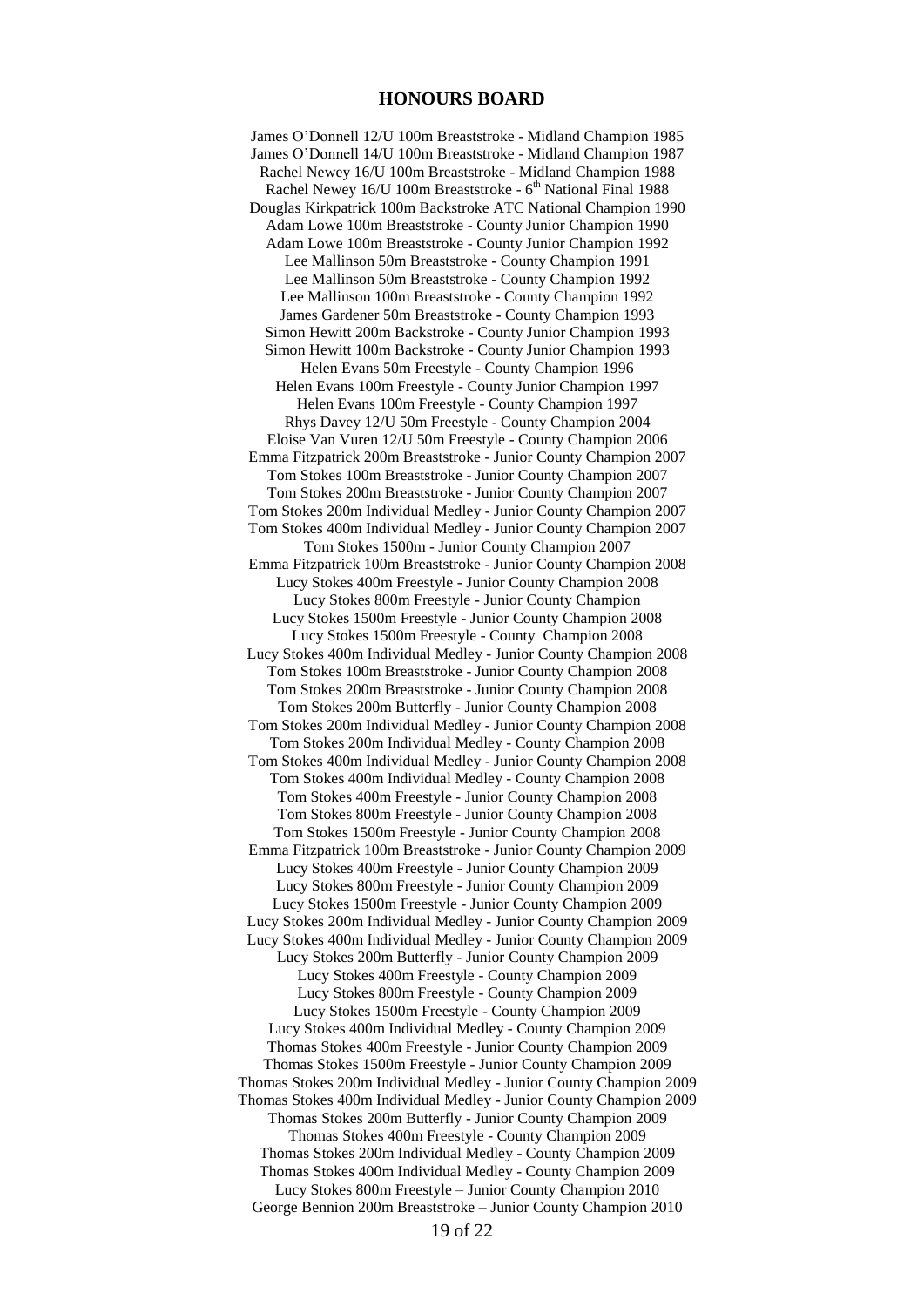George Bennion 100m Breaststroke – Junior County Champion 2010 George Bennion 200m Butterfly – Junior County Champion 2010 Lucy Stokes 800m Freestyle – Senior County Champion 2010 Thomas Stokes 100m Breaststroke – Senior County Champion 2010 Thomas Stokes 200m Individual Medley – Senior County Champion 2010 Lucy Stokes 400m Individual Medley – Senior County Champion 2012 Lucy Stokes 200m Butterfly – Senior County Champion 2012 Thomas Stokes 200m Breaststroke – Senior County Champion 2013 Oliver Jones 50m Breaststroke – Junior County Champion 2019 Oliver Jones 100m Breaststroke – Junior County Champion 2019 Oliver Jones 400m Individual Medley – Junior County Champion 2019 Oliver Jones 50m Breaststroke – Junior County Champion 2020 Oliver Jones 100m Breaststroke – Junior County Champion 2020 Oliver Jones 100m Breaststroke – Junior County Champion 2020 Oliver Jones 50m Butterfly – Junior County Champion 2020 Oliver Jones 100m Butterfly – Junior County Champion 2020 Oliver Jones 100m Butterfly – Junior County Champion 2020 Oliver Jones 100m Individual Medley – Junior County Champion 2020 Oliver Jones 200m Individual Medley – Junior County Champion 2020 Oliver Jones 400m Individual Medley – Junior County Champion 2020

#### PAST SENIOR/JUNIOR COUNTY RECORD HOLDERS

50m Breaststroke - Rachel Newey 100m Breaststroke - Rachel Newey 50m Butterfly - Rachel Newey 50m Breaststroke - Jason Snape

#### 2007 JUNIOR COUNTY RECORDS

| <b>Short Course</b> | Tom Stokes 50m Breaststroke       |
|---------------------|-----------------------------------|
|                     | Tom Stokes 100m Breaststroke      |
|                     | Tom Stokes 200m Breaststroke      |
|                     | Tom Stokes 200m Individual Medley |
|                     | Tom Stokes 400m Individual Medley |
| Long Course         | Tom Stokes 100m Breaststroke      |
|                     | Tom Stokes 200m Breaststroke      |
|                     | Tom Stokes 400m Individual Medley |
|                     |                                   |

#### 2008 JUNIOR COUNTY RECORDS

| <b>Short Course</b> | Tom Stokes 800m Freestyle         |
|---------------------|-----------------------------------|
|                     | Tom Stokes 200m Breaststroke      |
|                     | Tom Stokes 100m Individual Medley |
|                     | Tom Stokes 400m Individual Medley |
|                     |                                   |

#### 2020 JUNIOR COUNTY RECORDS

| <b>Short Course</b> | Oliver Jones 50m Breaststroke  |
|---------------------|--------------------------------|
|                     | Oliver Jones 100m Breaststroke |
| Long course         | Oliver Jones 100m Breaststroke |
|                     |                                |

#### 2008 WEST MIDLAND REGION RECORDS Short Course Tom Stokes 800m Freestyle

#### MIDLAND DISTRICT CHAMPIONSHIPS

David Middleton 10yrs 100m Freestyle - Midland Champion 2005 George Parsons 10yrs 100m Breaststroke - Midland Champion 2005 George Parsons 10yrs 200m Breaststroke - Midland Champion 2005 Thomas Stokes 13yrs 100m Breaststroke - Midland Champion 2006 George Parsons 12yrs 200m Breaststroke - Midland Champion 2007 Tom Stokes 14yrs 100m Breaststroke - Midland Champion 2007 Tom Stokes 14yrs 200m Breaststroke - Midland Champion 2007 Tom Stokes 14yrs 200m Individual Medley - Midland Champion 2007 Tom Stokes 14yrs 400m Individual Medley - Midland Champion 2007 James Casewell 10yrs 100m Breaststroke – Midland Champion 2013 James Casewell 10yrs 200m Breaststroke – Midland Champion 2013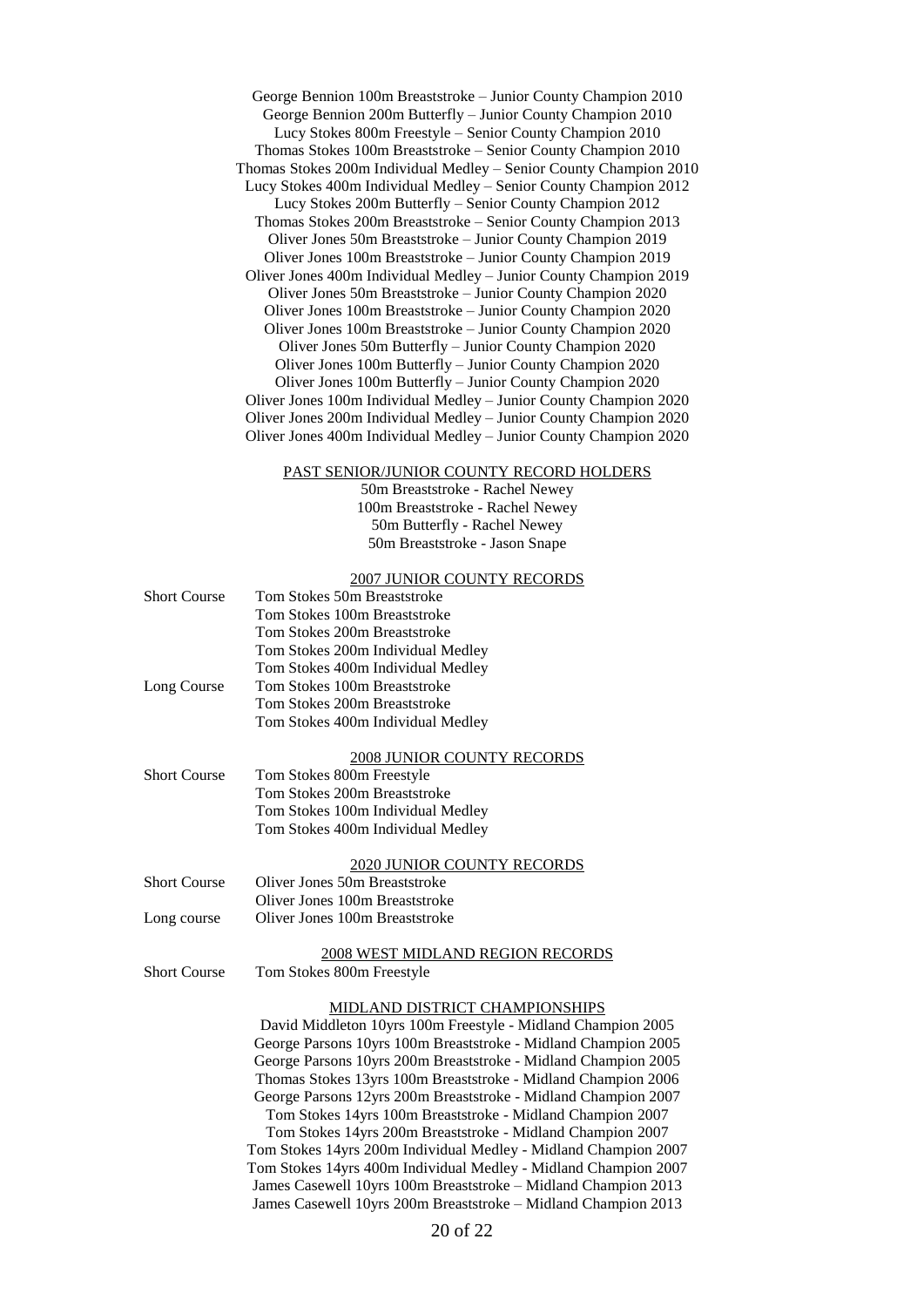#### WEST MIDLANDS CHAMPIONSHIPS

Oliver Jones 13yrs 100m Breaststroke – West Midlands Champion 2018 Oliver Jones 13yrs 200m Breaststroke – West Midlands Champion 2018 Oliver Jones 14yrs 50m Breaststroke – West Midlands Champion 2019 Oliver Jones 14yrs 100m Breaststroke – West Midlands Champion 2019 Oliver Jones 14yrs 200m Breaststroke – West Midlands Champion 2019 Oliver Jones 14yrs 200m Individual Medley – West Midlands Champion 2019 Oliver Jones 14yrs 400m Individual Medley – West Midlands Champion 2019

#### MIDLAND SHORT COURSE CHAMPIONSHIPS 2007 Tom Stokes Junior Men 400m Individual Medley Champion

#### NATIONAL CHAMPIONSHIPS

Joel Dunn - National Finalist 1998 Thomas Stokes 12yrs 400m IM 10<sup>th</sup> National Final 2005 Thomas Stokes 13yrs 400m IM 5<sup>th</sup> National Final 2006 Thomas Stokes 13yrs 100m Breaststroke 5<sup>th</sup> National Final 2006 Thomas Stokes 13yrs 200m Breaststroke 5<sup>th</sup> National Final 2006 David Middleton 11yrs 100m Breaststroke 9<sup>th</sup> National Final 2006 David Middleton 11yrs 200m Breaststroke  $10^{th}$  National Final 2006 Tom Stokes 14yrs 100m Breaststroke 5<sup>th</sup> National Final 2007 Tom Stokes 14yrs 200m Breaststroke 8<sup>th</sup> National Final 2007 Michael Adair 11yrs 100m Backstroke 7<sup>th</sup> National Final 2008 Michael Adair 11yrs 200m Backstroke 6<sup>th</sup> National Final 2008 Michael Adair 12yrs 100m Backstroke 6<sup>th</sup> National Final 2009 Michael Adair 12yrs 1500m Freestyle 10<sup>th</sup> National Final 2009 Matthew Thomas 14yrs 50m Backstroke 3<sup>rd</sup> Welsh National Final 2015 Matthew Thomas 14yrs 4th Welsh National Final 2015

Luke Hopkins 13yrs 50m Breaststroke 5<sup>th</sup> Scottish Summer National Final Luke Hopkins 13yrs 100m Breaststroke 5<sup>th</sup> Scottish Summer National Final Oliver Jones 14yrs 100m Breaststroke 4<sup>th</sup> British Summer Champs Final 2019 Oliver Jones 14yrs 50m Breaststroke  $7<sup>th</sup>$  British Summer Champs Final 2019

Oliver Jones 14yrs 200m Butterfly 1<sup>st</sup> English Summer National Final Oliver Jones 14yrs 200m Individual Medley 1<sup>st</sup> English Summer National Final Oliver Jones 14yrs 400m Individual Medley 2<sup>nd</sup> English Summer National Final